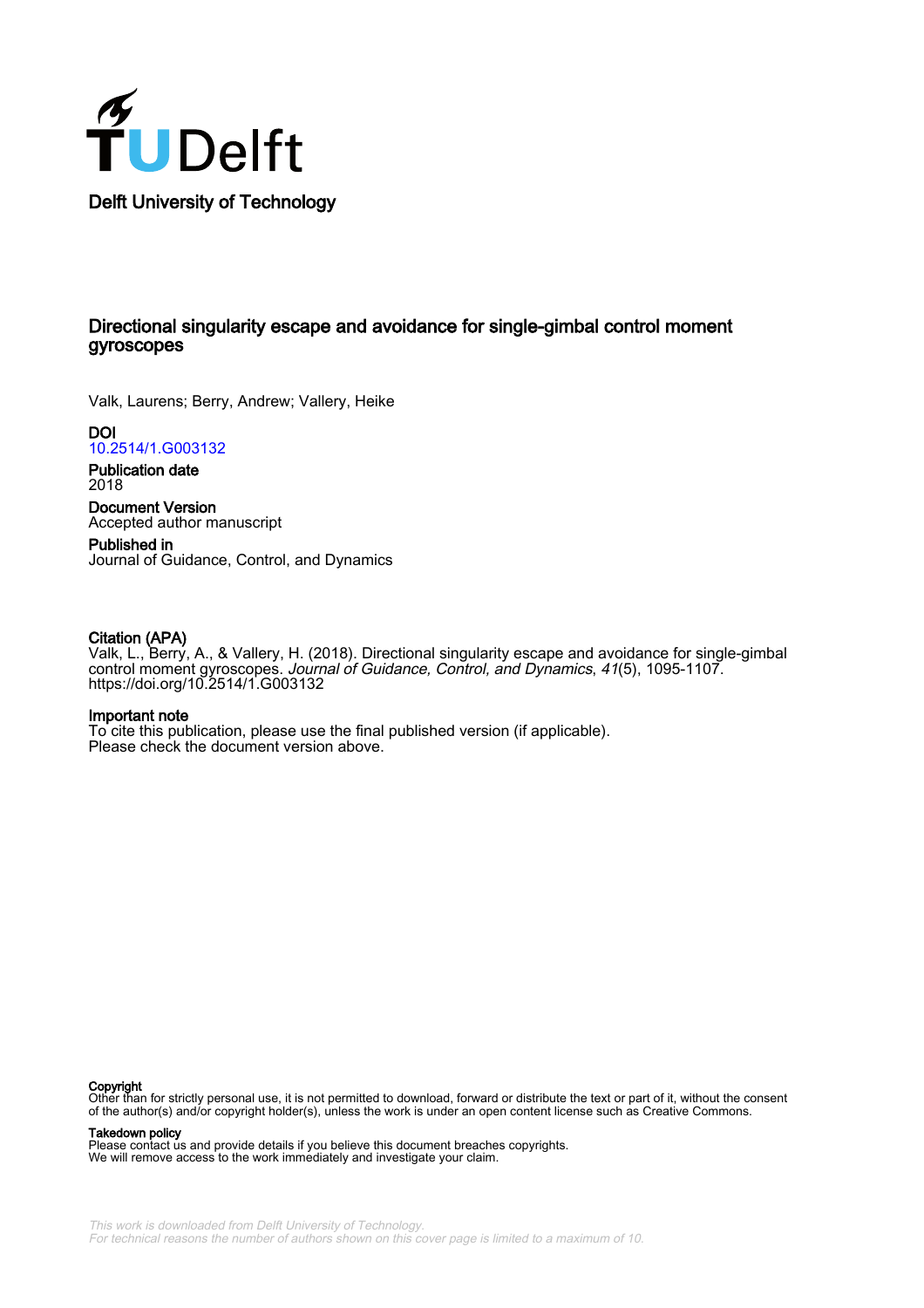# Directional Singularity Escape and Avoidance for Single-Gimbal Control Moment Gyroscopes \*†

Laurens Valk<sup>‡</sup>, Andrew Berry<sup>§</sup>, and Heike Vallery<sup>¶</sup> *Delft University of Technology, Delft, 2628 CD, The Netherlands*

Despite the long history of studies on the singularity problem inherent to single-gimbal control moment gyroscopes, few existing gimbal steering laws can both accurately track moments and escape or avoid every type of singularity. The most-referenced steering laws perturb the system suboptimally at every singularity to enforce escape, which creates a tradeoff between minimizing escape time and minimizing transient tracking errors and gimbal rates. It is shown that no such tradeoff is necessary by proposing new singularity measures to quantify the current and future reference moment tracking capabilities and defining explicitly how an anticipated singularity can be avoided or escaped. Using these measures to separate and prioritize the tasks of moment tracking, gimbal damping, and singularity escape and avoidance, a gimbal steering law is designed that accurately tracks moments and avoids singularities when possible while escaping them with a minimal error moment otherwise. The steering law has smaller overall tracking errors and lower peak gimbal rates, and it achieves singularity escape faster than existing methods, as demonstrated analytically and using simulations.

# Nomenclature

| $\boldsymbol{n}$                                                               | Number of single-gimbal control moment gyroscopes            | $J_{\ldots}$                                 | Inertia parameters                                                  |
|--------------------------------------------------------------------------------|--------------------------------------------------------------|----------------------------------------------|---------------------------------------------------------------------|
| $\boldsymbol{m}$                                                               | Nominal output moment dimension                              | $M_d$                                        | Gyroscopic moment due to satellite rotation                         |
| i                                                                              | Gimbal index                                                 | $\tau, \tau_c$                               | Gyroscopic moment due to $\dot{\gamma}$ or $\dot{\gamma}_c$         |
| j                                                                              | Singular component index                                     | $\tau_{s}$                                   | Gyroscopic moment due to $\dot{\gamma}_s$                           |
| t                                                                              | Time                                                         | $\tau_{\rm ref}$ , e                         | Gyroscopic moment reference and error                               |
| $\mathbf{0}_n, I_n$                                                            | $n \times n$ zero and identity matrix                        | J, P, Q                                      | Cost function and weighing matrices                                 |
| $\gamma_i, \dot{\gamma}_i, \Omega_i$                                           | <i>i</i> -th gimbal angle, gimbal rate, and flywheel rate    | $\Omega_c, \mu$                              | Rate and momentum magnitude of one flywheel                         |
| $\hat{\boldsymbol{f}}_i$ , $\hat{\boldsymbol{g}}_i$ , $\hat{\boldsymbol{h}}_i$ | <i>i</i> -th gimbal frame unit vectors                       | $b_i$                                        | Projection of $\hat{\tau}_{ref}$ on plane orthogonal to $\hat{g}_i$ |
| F, G, H                                                                        | $m \times n$ matrices of gimbal frame vectors                | $\psi_i$                                     | Angle between $\hat{\boldsymbol{h}}_i$ and $\boldsymbol{b}_i$       |
| S, U, V                                                                        | Singular value decomposition matrices of $F$                 | $p_i, d_i$                                   | Gimbal potential and escape potential                               |
| $\sigma_j$ , $\hat{\boldsymbol{u}}_j$ , $\hat{\boldsymbol{v}}_j$               | <i>j</i> -th singular value and vectors of $\boldsymbol{F}$  | $\delta_{\text{man}}$                        | Manipulability measure                                              |
| ŝ                                                                              | Singular direction                                           | $\delta_{\text{track}}, \delta_{\text{pot}}$ | Tracking index and total gimbal potential                           |
| $\bm{F}^{\circ}, \alpha$                                                       | Filtered pseudoinverse of $\bm{F}$ , damping factor $\alpha$ | $z_i, \kappa_i$                              | Tracking index parameters                                           |
| $\dot{\gamma}, \dot{\gamma}_c$                                                 | Actual and commanded gimbal rates                            | $\sigma_{\min}$                              | Singular value below which damping is applied                       |
| $\dot{\boldsymbol{\gamma}}_p, \dot{\boldsymbol{\gamma}}_e$                     | Pseudoinverse and escape components of $\gamma_c$            | $\sigma_{\rm acp}$                           | Singular value for tracking with acceptable rates                   |
| $\dot{\gamma}_s, \theta$                                                       | Secondary task gimbal rates and directions                   | $k_{\dot{v}}, k_{\Omega}$                    | Gimbal and flywheel motor gains                                     |
| $\mathbb{I}, \emptyset$                                                        | Set of anti-saturated gimbals and empty set                  | $\dot{\omega}_c$                             | Body acceleration for computing motor torques                       |
| $\rho, \omega$                                                                 | Satellite attitude and angular velocity                      | $\beta, k_p, k_v$                            | Satellite and attitude control constants                            |
| $M_{\rm ext}$                                                                  | External moment acting on whole satellite                    | $\tau_{\min}, \tau_{\max}$                   | Minimum and maximum moment magnitude                                |
| $M_{\rm int}$                                                                  | Moment between satellite body and gyroscopes                 | $\eta, d_0, \zeta$                           | DSEA control parameters                                             |
| $M_{\ldots}$                                                                   | Other moments to evaluate equations of motion                | $\lambda, \phi, \epsilon, W_i$               | o-DSR control parameters                                            |
|                                                                                |                                                              | RA                                           | Left superscript denoting evaluation at nearest                     |

<sup>\*</sup>This author's version corresponds to the accepted manuscript without complete editing and formatting. Please refer to the published version before citing: Valk, L., Berry, A., and Vallery, H., "Directional Singularity Escape and Avoidance for Single-Gimbal Control Moment Gyroscopes," *Journal of Guidance, Control, and Dynamics*, Vol. XX, No. XX, XX–XX. 2018, [doi: 10.2514/1.G003132](http://doi.org/10.2514/1.G003132)

reference-aligned singularity

<sup>†</sup>Submitted 20 June 2017; revision submitted 14 November 2017; accepted for publication 15 November 2017; published online 10 January 2018. Copyright © 2017 by Laurens Valk.

<sup>‡</sup>M.Sc. Student, TU Delft Robotics Institute, laurensvalk@gmail.com. §Ph.D. Student, TU Delft Robotics Institute, a.berry@tudelft.nl.

<sup>¶</sup>Professor, TU Delft Robotics Institute, h.vallery@tudelft.nl.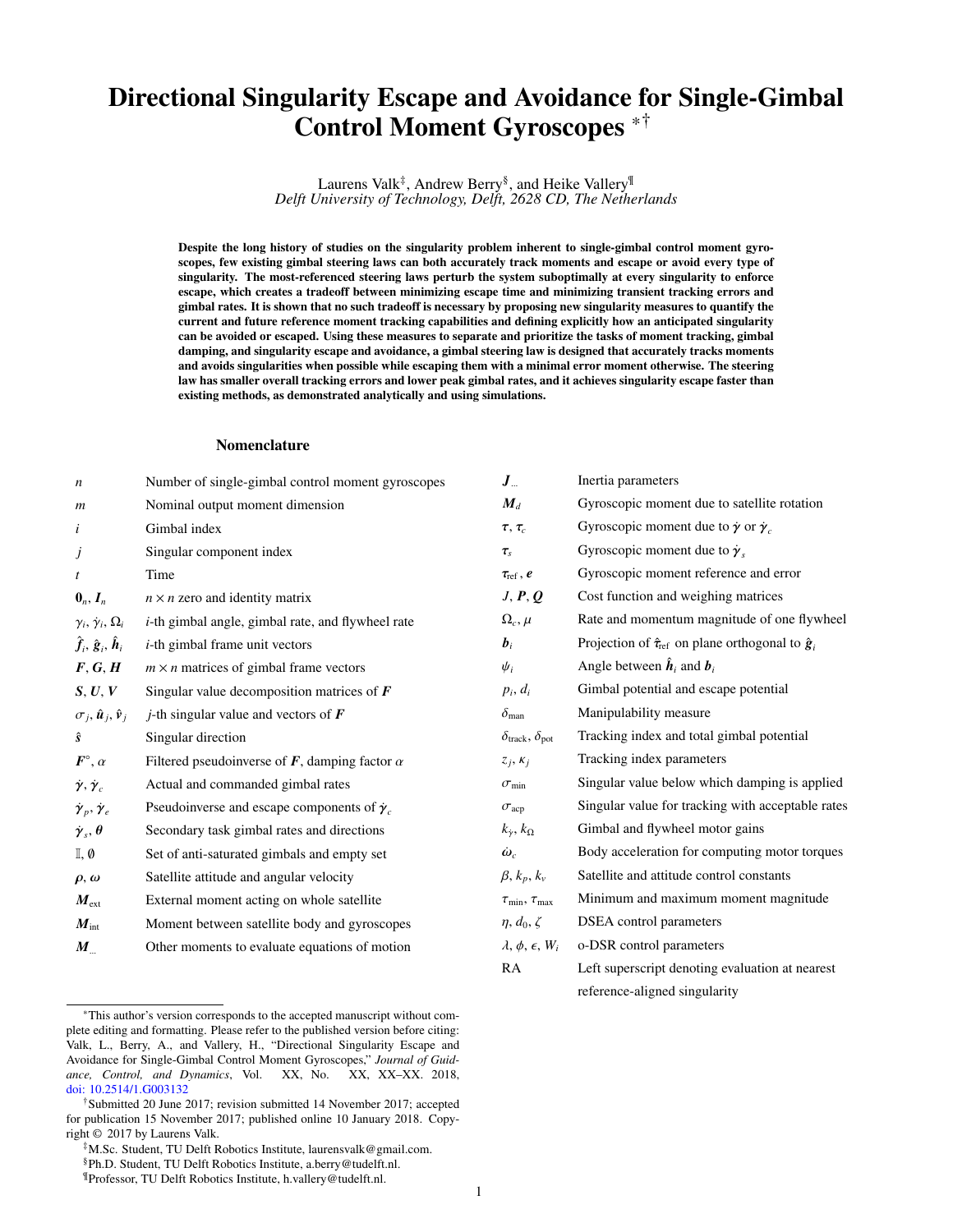# I. Introduction

Single-gimbal control moment gyroscopes (SGCMGs) are powerful actuators capable of imparting free moments on the body to which they attach. High output moments can be achieved using motors with relatively limited capabilities, making them attractive for space applications like satellite attitude control [\[1\]](#page-13-0), space manipulators [\[2\]](#page-13-1), and astronaut mobility [\[3\]](#page-13-2), but also for improving stability in human rehabilitation technology [\[4\]](#page-13-3) and robotics [\[5\]](#page-13-4). However, their use is hampered by singularities, which can prohibit SGCMGs from exerting moments in the desired direction, and can lead to gimbal lock or excessive gimbal rates.

Each single-gimbal control moment gyroscope consists of a spinning flywheel of which the spin axis can be made to pivot about a fixed orthogonal gimbal axis. This changes the direction of the flywheel angular momentum vector, as well as the angular momentum of the body to which it is attached, in the opposite sense. The internal moment associated with this angular momentum exchange is usually much larger than the moment needed to rotate the gimbal. Nominally, away from singularities, this amplified moment is adjusted as desired by coordinating the gimbal rotation rates of several SGCMGs.

If a system with SGCMGs can be modeled accurately enough to predict future states, either offline or online, singularities are dealt with implicitly by optimizing gimbal motion to achieve a prescribed momentum trajectory [\[6,](#page-13-5) [7\]](#page-13-6). In unpredictable environments and low-cost applications where planning methods may not provide a satisfactory solution on time [\[4\]](#page-13-3), the use of instantaneous (nonpredictive) gimbal steering laws remains essential. However, instantaneous methods must explicitly identify when a singularity is approached and modify the gimbal rates to mitigate the undesirable effects incurred by the singularity.

The properties of singularities and the design of gimbal steering laws to explicitly overcome tracking issues have been studied extensively. Viewed as a geometric problem, Margulies and Aubrun set out the coordinate-free theory to analyze singular directions and allowable angular momentum trajectories near singularities [\[8\]](#page-13-7). A survey by Kurokawa related this theory to the predominant gimbal steering laws in the literature [\[9\]](#page-13-8).

Because the gyroscopic moment is instantaneously linearly related to the gimbal angular rates, the rates are typically computed using pseudoinverse methods, possibly augmented with so-called null motion [\[9\]](#page-13-8). This enables redundant SGCMG configurations to adjust gimbal rates without directly affecting the output moment in order to complete additional tasks such as singularity avoidance. Singularity problems can be partially mitigated by varying the flywheel rotation rate as well [\[10\]](#page-13-9), but this may compromise the energy and cost savings arising from the moment amplification effect.

Well-known gimbal steering laws that nominally accomplish good tracking while applying damping near singularities include the singularity-robust (SR) steering law [\[11\]](#page-13-10) and the singular direction avoidance (SDA) steering law [\[12\]](#page-13-11). They originate from robot serial manipulator control, which is mathematically similar [\[13\]](#page-13-12). Unlike in robot manipulators, each SGCMG independently contributes to the output moment, simplifying the singularity analysis in the configuration space [\[14\]](#page-13-13). Although some controllers provide accurate tracking in specific regions of the momentum space  $[15]$  and avoid some singularities, they can still become trapped if there is no singularity escape strategy.

One of the few steering laws that escapes from every singularity when properly tuned for each maneuver is the offdiagonal singularityrobust (o-DSR) steering law developed by Wie [\[1\]](#page-13-0), which modifies the pseudoinverse to enforce escape. Other methods enhance existing steering laws by perturbing the reference moment [\[16,](#page-13-15) [17\]](#page-13-16). In either of these approaches, the pseudoinverse is used to both enforce escape and to damp excessive gimbal rates, presenting a tradeoff between minimizing escape time and minimizing oscillatory error moments and gimbal rates [\[18\]](#page-13-17).

An additional limitation of many steering laws is that all singularities are characterized as properties of the SGCMG configuration alone and treated equally by the escape method. Singularities are often detected using the manipulability measure or smallest singular value, and they are sometimes classified based on the possibility of singularity escape through null motion [\[13\]](#page-13-12). By also considering the assigned task (tracking a moment in the reference direction), an escape method can be optimized to achieve escape in the desired direction, as well as to avoid inducing dithering signals when none are needed. For example, Yamada and Jikuya described the geometric properties of singularity escape in specific directions of the momentum space [\[19\]](#page-13-18).

In this paper, we study the properties of singularities and the reference direction in the configuration space. We introduce a new singularity measure called the tracking index, which quantifies the ability of the system to produce the current reference moment with acceptable gimbal rates. The tracking index distinguishes singularities that prohibit moment tracking from those that do not, and anticipates singularities much sooner as compared to conventional singularity measures, making singularity avoidance methods more effective. We also propose the quantity of gimbal potential, to characterize the future ability to produce the reference moment, according to the alignment of each gimbal frame with respect to the reference direction. This generalizes and formalizes our previous method, where Berry et al. outlined a control method for a collinear configuration of two gimbals [\[20\]](#page-13-19).

Based on these singularity measures, this paper proposes the directional singularity escape and avoidance (DSEA) steering law to address the limitations of existing laws. A generic escape and avoidance strategy is developed that uses null motion for singularity avoidance when possible while enforcing escape using a small moment error in the singular direction when necessary. Because escape is decoupled from the moment tracking task, no tradeoff is necessary between fast escape and avoiding excessive gimbal rates that cause transient errors. Instead, a task-priority mechanism is used to integrate the escape task with moment tracking, where the tracking task priority is reduced as a function of proximity to a singularity [\[21\]](#page-13-20).

The proposed DSEA steering law results in smaller tracking errors, lower peak gimbal rates, and faster singularity escape as compared to existing methods. It is studied analytically, and its performance is demonstrated using simulations of a satellite with a pyramid configuration of four control moment gyroscopes.

Section [II](#page-2-0) presents the dynamics of a satellite equipped with SGCMGs and the resulting singularity problem, for which new singularity measures are presented in Sec. [III.](#page-4-0) The DSEA steering law is described in Secs. [IV](#page-6-0) and [V.](#page-7-0) It is evaluated and compared with [\[1\]](#page-13-0) using simul[a](#page-2-1)tions<sup>a</sup> in Sec. [VI.](#page-9-0)

## II. Modeling Systems with SGCMGS

# <span id="page-2-0"></span>A. System Model

The rigid-body dynamics of a satellite with *n* SGCMGs can be described using Newton–Euler equations as done by Schaub et al. [\[10\]](#page-13-9). The model consists of the satellite body with a body-fixed coordinate frame  $\mathcal{B}: {\hat{\boldsymbol{b}}_x, \hat{\boldsymbol{b}}_y, \hat{\boldsymbol{b}}_z}$  and an array of *n* identical but arbitrarily oriented vimbal assemblies each containing a gimbal and an axisymmetric flygimbal assemblies, each containing a gimbal and an axisymmetric flywheel, as shown in Fig. [1.](#page-3-0) All position vectors and inertia tensors are defined in coordinate frame B.

Each gimbal assembly  $i \in \{1, \ldots, n\}$  has an associated coordinate frame  $G_i$ :  $\{\hat{f}_i, \hat{g}_i, \hat{h}_i\}$ , representing the gyroscopic moment output axis, orinhal axis, and flywheel spin axis, respectively defined as unit vectors gimbal axis, and flywheel spin axis, respectively, defined as unit vectors in B coordinates. Flywheel *i* spins about the  $\hat{h}_i$  axis with an angular rate  $\Omega_i$ . The gimbal axis  $\hat{g}_i$  is fixed in B, whereas  $\hat{h}_i(\gamma_i)$  and  $\hat{f}_i(\gamma_i)$  rotate in a plane perpendicular to  $\hat{g}_i$  by a gimbal angle  $\gamma_i$ . a plane perpendicular to  $\hat{g}_i$  by a gimbal angle  $\gamma_i$ :

$$
\hat{\boldsymbol{h}}_i(\gamma_i) = \hat{\boldsymbol{h}}_i(0) \cos \gamma_i + \hat{\boldsymbol{f}}_i(0) \sin \gamma_i \tag{1}
$$

<span id="page-2-2"></span>
$$
\hat{f}_i(\gamma_i) = -\hat{h}_i(0) \sin \gamma_i + \hat{f}_i(0) \cos \gamma_i \tag{2}
$$

A positive gimbal rate  $\dot{\gamma}_i$  is accompanied by a gyroscopic moment in the direction  $\hat{f}$  acting on the SGCMG the direction  $\hat{f}_i$  acting on the SGCMG.

The satellite body inertia tensor is  $J_B = \text{diag}(J_{Bx}, J_{By}, J_{Bz})$ , including the contribution of the gimbal assembly masses. The gimbal inertia is  $J_G$  = diag( $J_{Gf}$ ,  $J_{Gg}$ ,  $J_{Gh}$ ), the flywheel inertia is  $J_W$  =  $diag(J_{Wf}, J_{Wg}, J_{Wh})$ , and the combined inertia of a gimbal assembly is denoted  $J_T = J_G + J_W$ . The system's total inertia matrix is

$$
\boldsymbol{J}_S = \boldsymbol{J}_B + J_{Tf} \boldsymbol{F} \boldsymbol{F}^T + J_{Tg} \boldsymbol{G} \boldsymbol{G}^T + J_{Th} \boldsymbol{H} \boldsymbol{H}^T
$$

<span id="page-2-1"></span>aThe MATLAB source code is available at: [http://doi.org/10.](http://doi.org/10.4121/uuid:fe0d2307-354f-449d-b786-f063df1723c2) [4121/uuid:fe0d2307-354f-449d-b786-f063df1723c2](http://doi.org/10.4121/uuid:fe0d2307-354f-449d-b786-f063df1723c2)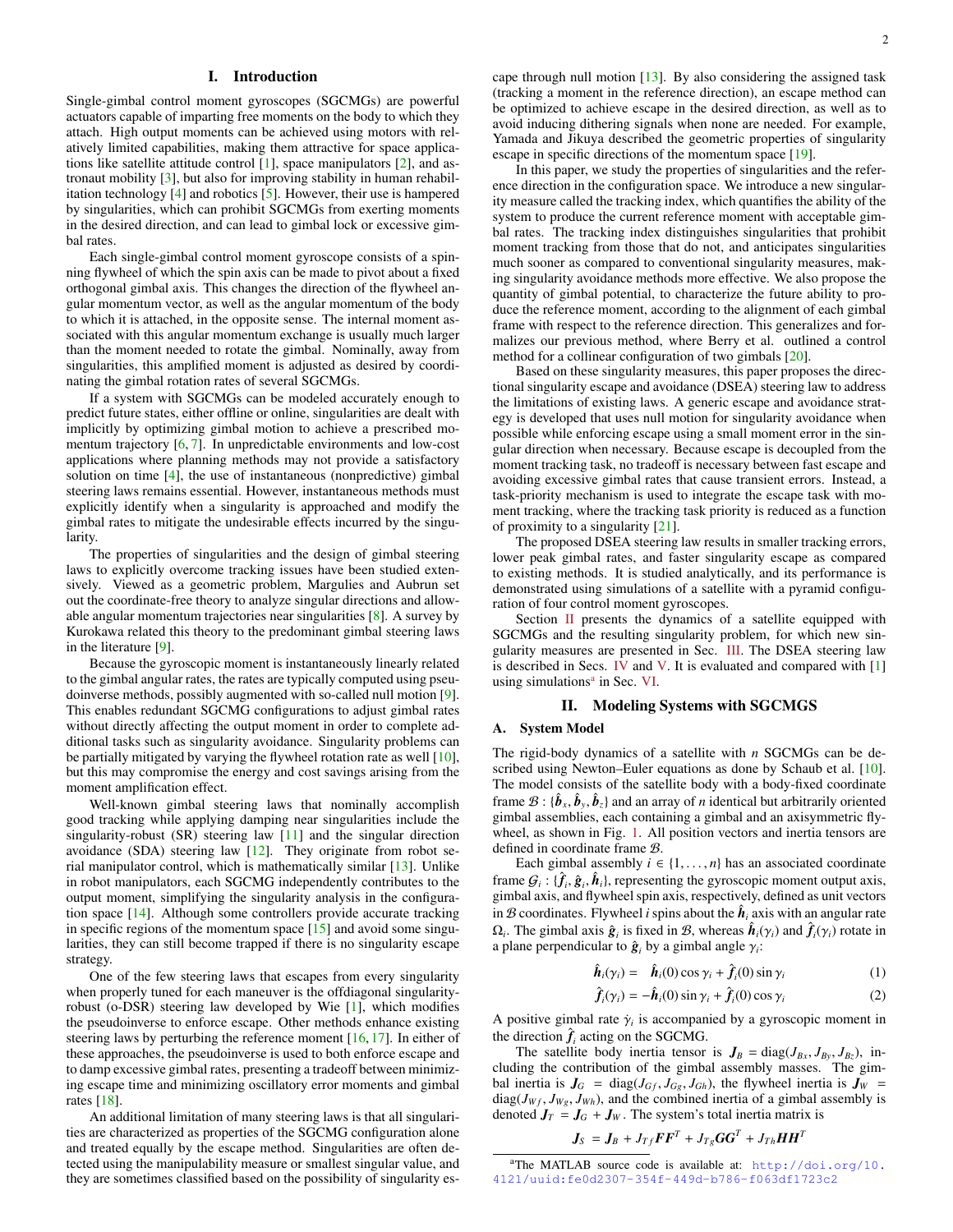

Figure 1. Frame definitions for the *i*th single-gimbal control moment gyroscope.

where  $F$ ,  $G$ , and  $H$  are collections of gimbal frame axes:

$$
\boldsymbol{F} = \begin{bmatrix} \hat{f}_1 & \cdots & \hat{f}_n \end{bmatrix} \tag{3}
$$

$$
\boldsymbol{G} = \begin{bmatrix} \hat{\boldsymbol{g}}_1 & \cdots & \hat{\boldsymbol{g}}_n \end{bmatrix} \tag{4}
$$

$$
\boldsymbol{H} = \begin{bmatrix} \hat{\boldsymbol{h}}_1 & \cdots & \hat{\boldsymbol{h}}_n \end{bmatrix}
$$
 (5)

For satellite attitude control, the SGCMG system is usually designed to nominally produce moments in any direction  $(\mathbb{R}^3)$ . This paper considers SGCMG designs where the fixed  $\hat{g}_i$  are not all coplanar to minimize the worst-case tracking loss [\[9\]](#page-13-8), called independent configurations. This class includes the well-known pyramid configuration with four SGCMGs.

The proposed singularity measures and steering law are also suited to a class of SGCMG systems that nominally produce moments in a body-fixed plane  $(\mathbb{R}^2)$ , using a collinear configuration of gimbal axes orthogonal to that plane. By appropriately selecting the body frame  $B$ , the matrices of Eqs.  $(3-5)$  $(3-5)$  can be adapted to remove the out-of-plane component when evaluating the controller equations. An example of a planar system for a wearable balancing assistance device was given in [\[4\]](#page-13-3). Both classes can be studied in terms of the task of producing a moment in  $\mathbb{R}^m$  with an array of  $n \ge m$  gimbals, where  $m = 2$  or  $m = 3$ .

#### B. Equations of Motion

The equations of motion are obtained from [\[10\]](#page-13-9). Rewriting the model to use motor torques as inputs and angular accelerations as outputs gives

<span id="page-3-3"></span>
$$
\begin{bmatrix} \dot{\omega} \\ \ddot{\gamma} \\ \dot{\Omega} \end{bmatrix} = \Phi^{-1} \begin{bmatrix} M_{\text{ext}} \\ M_g \\ M_h \end{bmatrix} + \begin{bmatrix} -M_{\omega} - \omega \times (J_S \omega) \\ M_{\gamma} \\ M_{\Omega} \end{bmatrix}
$$
 (6)

where the generalized mass matrix  $\Phi$  is given by

$$
\Phi = \begin{bmatrix} \mathbf{J}_S & J_{Tg} \mathbf{G} & J_{Wh} \mathbf{H} \\ J_{Tg} \mathbf{G}^T & J_{Tg} \mathbf{I}_n & \mathbf{0}_n \\ J_{Wh} \mathbf{H}^T & \mathbf{0}_n & J_{Wh} \mathbf{I}_n \end{bmatrix}
$$
(7)

In this model,  $\omega \in \mathbb{R}^3$  is the satellite angular velocity with respect to the inertial frame expressed in  $\mathcal{B}$  coordinates  $\mathcal{P} \in \mathbb{R}^n$  contains the gimbal inertial frame expressed in B coordinates,  $\gamma \in \mathbb{R}^n$  contains the gimbal angles and  $\Omega \in \mathbb{R}^n$  contains the flywheel angular rates. The inputs angles, and  $\Omega \in \mathbb{R}^n$  contains the flywheel angular rates. The inputs are the gimbal motor torques  $M_g \in \mathbb{R}^n$ , the flywheel motor torques  $M_h \in \mathbb{R}^n$ , and any external disturbance moment  $M_{ext} \in \mathbb{R}^3$  acting on the satellite, defined in the B-frame. The *n*×*n* identity and zero matrices are denoted  $I_n$  and  $\mathbf{0}_n$ . The quantities  $M_\omega$ ,  $M_\gamma$ , and  $M_\Omega$  are introduced for brevity of notation:

$$
M_{\omega} = J_{Wh}F \operatorname{diag}(\Omega) \dot{\gamma} + J_{Wh}F \operatorname{diag}(\Omega) G^{T} \omega - J_{Wh}G \operatorname{diag}(\Omega) F^{T} \omega + (J_{Th} - J_{Tf} + J_{Tg})H \operatorname{diag} (F^{T} \omega) \dot{\gamma} + (J_{Th} - J_{Tf} - J_{Tg})F \operatorname{diag} (H^{T} \omega) \dot{\gamma}
$$
(8)  

$$
M_{\gamma} = \operatorname{diag} (F^{T} \omega) ((J_{Th} - J_{Tf})H^{T} \omega + J_{Wh} \Omega)
$$
(9)

$$
M_{\Omega} = -J_{Wh} \operatorname{diag}\left(F^{T}\omega\right) \dot{\gamma}
$$
 (10)

## <span id="page-3-8"></span><span id="page-3-0"></span>C. Simplified Control Problem

<span id="page-3-1"></span>The satellite can alter its angular velocity and attitude by exchanging angular momentum with the array of SGCMGs, which is accomplished by rotating one or more gimbals. The exchange manifests itself as an internal moment  $M_{int}$  acting on the array of SGCMGs or, equivalently, a reaction moment −*M*<sub>int</sub> acting on the satellite body. The equations of motion for the satellite body can be obtained from [\(6\)](#page-3-3), revealing the expression for this internal moment:

$$
J_S \dot{\omega} + \omega \times (J_S \omega) = M_{\text{ext}} - M_{\omega} - J_{T_S} G \ddot{\gamma} - J_{Wh} H \dot{\Omega}
$$
  
=  $M_{\text{ext}} - M_{\text{int}}$  (11)

<span id="page-3-2"></span>If we assume that the gimbal assembly moment of inertia  $J_T$  is small compared to the satellite body inertia  $J_B$ , then  $J_S \approx J_B$  and Eq. [\(11\)](#page-3-4) represents the equations of motion for the satellite body subject to a moment  $M_{ext} - M_{int}$ . All flywheels rotate at a constant rate  $\Omega_c$ , such that  $\dot{\Omega} = 0$ . If the gimbal accelerations  $\ddot{\gamma}$  are also small, then  $M_{int} \approx$ *M*<sub>ω</sub>. Noting that  $||\omega|| \ll \Omega_c$  further simplifies the approximation:

<span id="page-3-5"></span><span id="page-3-4"></span>
$$
M_{\text{int}} \approx \tau + M_d, \tag{12}
$$

where

<span id="page-3-6"></span>
$$
=\mu F \dot{\gamma} \tag{13}
$$

 $\tau = \mu F \dot{\gamma}$  (13)<br>is a gyroscopic moment that can be adjusted by choosing the gimbal rotation rate  $\dot{\gamma}$ , and

$$
\boldsymbol{M}_d = \mu(\boldsymbol{F}\boldsymbol{G}^T - \boldsymbol{G}\boldsymbol{F}^T)\boldsymbol{\omega}
$$
 (14)

is a disturbance gyroscopic moment due to the satellite rotation rate  $\omega$ . The constant  $\mu = J_{Wh} \Omega_c$  is the spin angular momentum magnitude of one flywheel. Because of the importance of the adjustable evroscopic one flywheel. Because of the importance of the adjustable gyroscopic moment in the remainder of this paper, it is designated by the symbol τ to distinguish it from all other moments, denoted by the letter *<sup>M</sup>*.

The goal is to regulate the internal moment  $M_{int}$  in Eq. [\(12\)](#page-3-5) to reproduce a reference moment  $M_{\text{int,ref}}$ , in order to make the satellite complete a maneuver or reject an external disturbance. Doing so is accomplished by choosing gimbal rotation rates  $\dot{\gamma}$  that make the gyroscopic moment  $\tau$  in Eq. [\(13\)](#page-3-6) reproduce the gyroscopic reference moment

<span id="page-3-9"></span>
$$
\tau_{\rm ref} = M_{\rm int, ref} - M_d \tag{15}
$$

 $\tau_{ref} = M_{int,ref} - M_d$  (15)<br>as accurately as possible. In practice, the gimbal rates cannot change instantaneously. Instead, we select commanded gimbal rates  $\dot{\gamma}_c$  and use the acceleration law the acceleration law

<span id="page-3-7"></span>
$$
\ddot{\mathbf{y}} = k_{\dot{\gamma}} \left( \dot{\mathbf{y}}_c - \dot{\mathbf{y}} \right) \tag{16}
$$

to ensure that  $\dot{\gamma}$  follows  $\dot{\gamma}_c$  asymptotically [\[22\]](#page-13-21), where  $k_{\dot{\gamma}} > 0$  is a design parameter design parameter.

## D. Singularity Problem

With the given simplifications, the control objective is to find the commanded rates  $\dot{\gamma}_c$  that produce an achievable output moment  $\tau_c$  as close to  $\tau_c$  as possible. The output moment may be written as to  $\tau_{ref}$  as possible. The output moment may be written as

$$
\tau_c = \mu F \dot{\gamma}_c = \mu \sum_i \hat{f}_i \dot{\gamma}_{c,i}
$$
 (17)

where  $\dot{\gamma}_{c,i}$  is the commanded rate of the *i*th gimbal. The total output  $\tau_c$ <br>is a linear combination of the vectors  $\hat{f}(c_k) \in \mathbb{R}^m$  that describe the diis a linear combination of the vectors  $\hat{f}_i(\gamma_i) \in \mathbb{R}^m$  that describe the di-<br>rections in which each individual gimbal *i* can instantaneously produce rections in which each individual gimbal *i* can instantaneously produce a moment.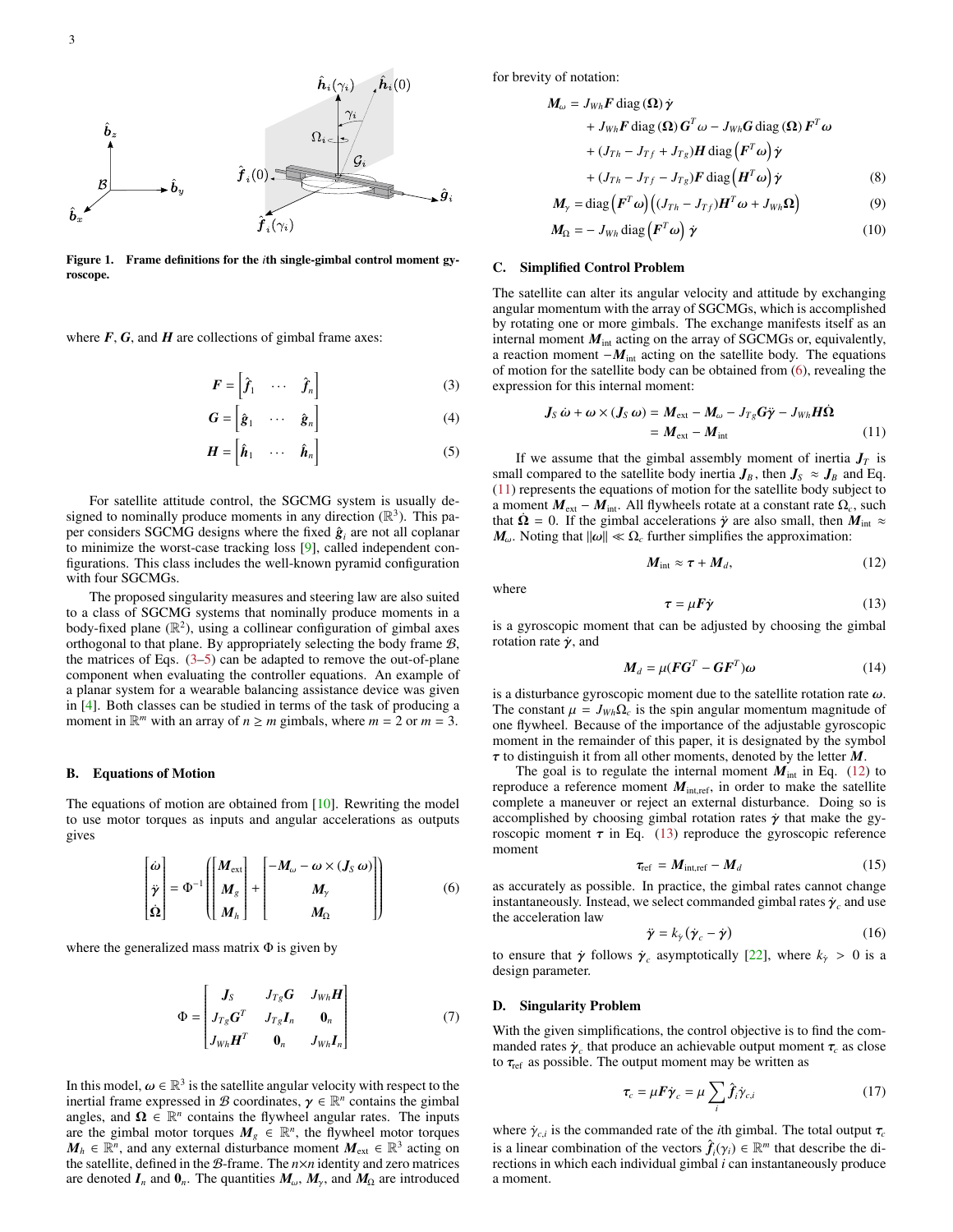Nominally, the vectors  $\{\hat{f}_1, \dots, \hat{f}_n\}$  collectively span  $\mathbb{R}^m$  (rank  $F =$ nd any moment can be produced. When the gimbals are instan*m*) and any moment can be produced. When the gimbals are instantaneously oriented such that the output vectors collectively span only  $\mathbb{R}^{m-1}$  (rank  $\mathbf{F} = m - 1$ ), there is a direction  $\hat{s}$  (and  $-\hat{s}$ ) orthogonal to all  $\hat{f}_i$  in which no moment can be produced  $(\hat{f}_i^T \hat{s} = 0$  for all *i*). Moment tracking is disrupted in this so-called singular direction  $\hat{s}$ , and the system is said to encounter a singularity. For independent-type systems  $(m = 3)$ , a singularity occurs when all  $\hat{f}_i$  lie in one plane, and  $\hat{s}$  is the vector normal to this plane. For collinear systems  $(m = 2)$ , it occurs when all  $\hat{f}_i$  lie (anti)parallel to one another, and the singular direction is (anti)parallel to all  $\hat{h}_i$ . For both types, rank( $F$ ) ≥  $m - 1$ .

# E. Singular Value Decomposition

Another useful tool for parameterizing moment tracking performance is the singular value decomposition of the  $F$  matrix, given by  $[12]$ 

$$
\mathbf{F} = \mathbf{U}\mathbf{S}\mathbf{V}^T
$$
\n
$$
= \begin{bmatrix} \hat{\mathbf{u}}_1 & \cdots & \hat{\mathbf{u}}_m \end{bmatrix} \begin{bmatrix} \sigma_1 & & 0 & \cdots & 0 \\ & \ddots & & & \vdots \\ 0 & & \sigma_m & \cdots & 0 \end{bmatrix} \begin{bmatrix} \hat{\mathbf{v}}_1^T \\ \vdots \\ \hat{\mathbf{v}}_m^T \\ \vdots \\ \hat{\mathbf{v}}_m^T \end{bmatrix}
$$
\n(18)

where  $\hat{u}_j \in \mathbb{R}^m$  are the left singular vectors, spanning the *m*dimensional moment output space;  $\hat{v}_j \in \mathbb{R}^n$  are the right singular vectors, spanning the *n*-dimensional gimbal rate input space; and  $\sigma_i$  are the singular values, ordered such that  $\sigma_1 \geq \cdots \geq \sigma_m \geq 0$ . The gimbal rate vector and the resulting output moment vector may be decomposed into their singular components as

$$
\dot{\boldsymbol{\gamma}}_c = \sum_{j=1}^n \hat{\mathbf{v}}_j (\hat{\mathbf{v}}_j^T \dot{\boldsymbol{\gamma}}_c) \tag{19}
$$

$$
\tau_c = \sum_{j=1}^m \hat{\boldsymbol{u}}_j(\hat{\boldsymbol{u}}_j^T \boldsymbol{\tau}_c) \tag{20}
$$

The singular values  $\sigma_i$  represent the gain between gimbal rates in the input direction  $\hat{v}_i$  and associated gyroscopic output moment in the direction  $\hat{u}_j$ , such that the total output moment may be written as

<span id="page-4-5"></span>
$$
\tau_c = \mu \sum_{j=1}^{m} \sigma_j \hat{\mathbf{u}}_j (\hat{\mathbf{v}}_j^T \dot{\mathbf{\gamma}}_c)
$$
 (21)

It follows that only the gimbal rate direction vectors  $\hat{v}_i$  with  $j =$ <sup>1</sup>, . . . , *<sup>m</sup>* produce an output moment. The remaining gimbal rate vectors  $\hat{v}_j$  with  $j = m + 1, \ldots, n$  span the null space of *F*. Gimbal motion composed of these vectors is called null motion and does not result in any output moment  $\tau_c$ .<br>Close to a singular

Close to a singularity,  $\sigma_m$  is small, and high gimbal rates in the direction  $\hat{v}_m$  are required to produce a moment in the  $\hat{u}_m$  direction. Exactly at the singularity,  $\sigma_m = 0$ , at which point the vector  $\hat{v}_m$  also becomes part of the null space of  $F$ , and motion in this direction ceases to produce an output moment in the  $\hat{s} = \hat{u}_m$  direction. Because rank( $F$ ) ≥ *m* − 1 for the discussed configurations, it follows that  $\sigma_j$  > 0 for all  $j < m$ . This means that only  $\sigma_m$  poses a threat to performance near singularities.

# III. Singularity Measures

# <span id="page-4-0"></span>A. Configuration-Based Singularities

Usually, the proximity to a singular configuration is quantified as a property of *F* alone, measuring the ability to produce a moment in the  $\hat{\boldsymbol{u}}_m$  direction. Common singularity measures of this type are based on the manipulability [\[11\]](#page-13-10) or smallest singular value  $\sigma_m$  [\[12\]](#page-13-11). Normalized to equal one when  $\sigma_m$  reaches its maximum, the manipulability measure  $\delta_{\text{man}}$  is

$$
\delta_{\text{man}} = \left(\frac{m}{n}\right)^{\frac{m}{2}} \sqrt{\det(\boldsymbol{F}\boldsymbol{F}^T)}\tag{22}
$$

where a value close to zero indicates that the system is close to a singular configuration. Configuration-based singularities may be further classified according to their momentum state or null-motion proper-ties [\[8\]](#page-13-7). For example, configurations with all  $\hat{h}_i$  vectors maximally projected in one direction are denoted external singularities, and the remaining configurations are denoted internal singularities.

Configuration-based measures are often used to determine when to insert damping to prevent excessive gimbal rates, as well as when to insert dithering signals to escape from a singularity [\[1\]](#page-13-0). However, doing so is not necessary at all types of singularities, and can even degrade system performance in some cases.

## B. Singularities and the Assigned Task

Instead of considering the capability of producing a moment along  $\hat{u}_m$ , it is sufficient to quantify the ability to accomplish the assigned task: that is, to produce the reference moment  $\tau_{ref}$ , as discussed in robotics literature  $[23]$ . It can be shown that the moment tracking error  $e =$  $\tau_{\text{ref}} - \tau_c$  associated with some pseudoinverse variant # has the magnitude

<span id="page-4-1"></span>
$$
||e^{\#}|| = ||\tau_{\text{ref}} - \mu \mathbf{F} \dot{\gamma}_c^{\#}||
$$
  

$$
= ||\tau_{\text{ref}}|| \sqrt{\sum_{j=1}^{m} (1 - z_j^{\#})^2 (\hat{\mathbf{u}}_j^T \hat{\tau}_{\text{ref}})^2}
$$
(23)

<span id="page-4-4"></span>where  $\hat{\tau}_{ref} = \tau_{ref} / ||\tau_{ref}||$  is the reference moment unit vector and  $0 \le$  $z_j^{\#}(\sigma_j) \leq 1$  are functions of the singular values that differ for each method. For example, in the SR inverse,  $z_j^{SR} = \sigma_j^2 \left( \frac{1}{2} \right)$  $\sigma_j^2 + \lambda \Big)^{-1}$  for some damping parameter  $\lambda$  [\[11\]](#page-13-10), whereas in the SDA inverse,  $z_j^{\text{SDA}} = 1$  for  $j < m$  and  $z_{nm}^{\text{SDA}} = \sigma_m^2 (\sigma_m^2 + \lambda)^{-1}$  [\[12\]](#page-13-11). Perfect tracking is possible whenever  $||e^*|| = 0$ , while it is impossible when  $||e^*|| = ||\tau_{ref}||$ .<br>To characterize the instantaneous ability to track a mom

To characterize the instantaneous ability to track a moment in the direction  $\hat{\tau}_{ref}$ , we propose a new dimensionless singularity measure called the tracking index, which is defined by

<span id="page-4-2"></span>
$$
\delta_{\text{track}} = 1 - \sqrt{\sum_{j=1}^{m} (1 - z_j)^2 (\hat{\boldsymbol{u}}_j^T \hat{\tau}_{\text{ref}})^2}
$$
(24)

The tracking index ranges from 0, indicating that producing  $\hat{\tau}_{ref}$  is impossible, to 1, indicating that perfect tracking is possible. The index is not defined when no reference is requested ( $\tau_{ref} = 0$ ), but no value is needed in this case, as will be shown later.

When applied directly for control, the functions  $z_j$  in Eq. [\(23\)](#page-4-1) are normally chosen to minimize the moment tracking error, but we choose different  $z_j$  for the tracking index  $\delta_{\text{track}}$  in Eq. [\(24\)](#page-4-2) to allow singularities to be anticipated even when the system is still relatively far from a singular configuration. To accomplish this, we let each  $z_j$  approach zero as soon as  $\sigma_j$  is smaller than a predefined acceptable value  $\sigma_{\text{acp}}$ <br>that facilitates tracking with acceptable gimbal rates using that facilitates tracking with acceptable gimbal rates, using

<span id="page-4-3"></span>
$$
z_j = \frac{\sigma_j^2}{\sigma_j^2 + \kappa_j} \tag{25}
$$

where

$$
\kappa_j = \sigma_{\text{acp}}^2 e^{\eta(\sigma_{\text{acp}}^2 - \sigma_j^2)}
$$
 (26)

With this choice,  $z_j \approx 0$  when  $\sigma_j \ll \sigma_{\text{acp}}$ ,  $z_j = 0.5$  when  $\sigma_j = \sigma_{\text{acp}}$ , and  $z_j \approx 1$  when  $\sigma_j \gg \sigma_{\text{acp}}$ . The design parameter  $\eta > 0$  defines the transition steepness of this sigmoidlike function in Eq. [\(25\)](#page-4-3). The parameter  $\sigma_{\text{acp}}$  can be selected to obtain the desired sensitivity: a higher value results in earlier anticipation of singularities, and vice versa. Using the same  $z_j$  for all singular components *j* ensures that  $\delta_{\text{track}}$  is smooth, even when the system reconfigures and the order of the singular components  $\hat{u}_j$  interchanges.

In addition to incorporating the reference direction in the singularity measure, the proposed tracking index is much more sensitive to singularities than conventional measures like the manipulability. The tracking index foresees singularities that prohibit tracking well before they are reached, allowing some singularities to be avoided entirely.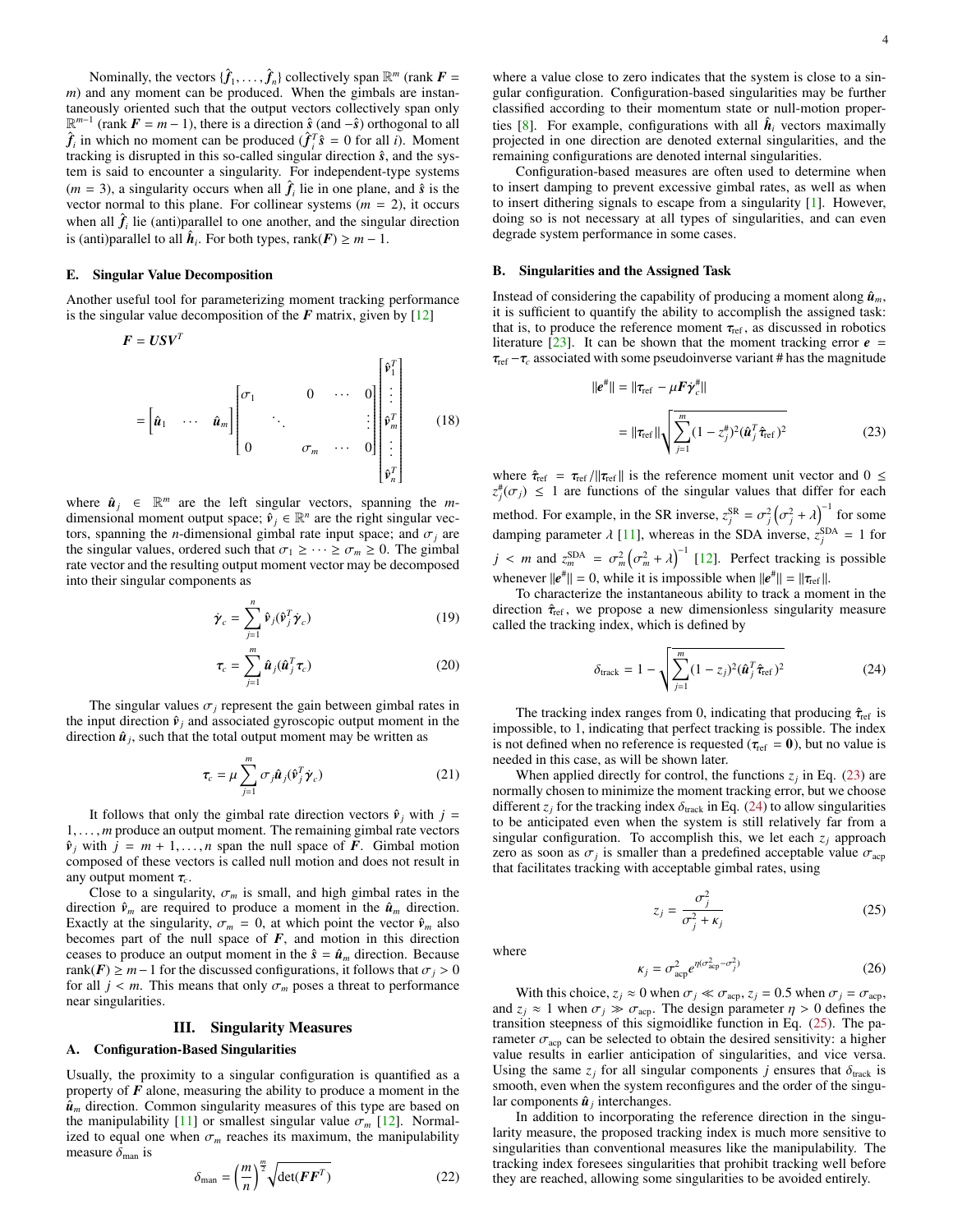## C. Reference-Aligned Singularities

The singularity measure  $\delta_{\text{man}}$  approaches zero as  $\sigma_m$  approaches zero, reflecting the inability to produce a moment in the  $\hat{u}_m$  direction. This is overly conservative because the reference moment might not have a component in that direction. In contrast, the tracking index  $\delta_{\text{track}}$  approaches zero only if the system is unable to produce a moment in the  $\hat{\tau}_{ref}$  direction, which occurs when, simultaneously,  $\sigma_m$  approaches zero and  $\hat{\mathbf{u}}_m$  aligns with  $\pm \hat{\tau}_{\text{ref}}$ . Consequently,  $\delta_{\text{track}} = 0$  identifies singularities that prohibit moment tracking in the reference direction. In damped pseudoinverse methods, these singularities result in gimbal lock.

For the configurations considered in this paper,  $\sigma_i > 0$  for  $j < m$ and  $\sigma_m \geq 0$ , which ensures that  $z_j > 0$  for  $j < m$  and  $z_m \geq 0$ . Then, using Eq. [\(24\)](#page-4-2), it follows that  $\delta_{\text{track}} = 0$  if and only if  $\sigma_m = 0$  and  $\hat{\mathbf{u}}_m^T \hat{\tau}_{\text{ref}} = \pm 1$ . We can assume that  $\hat{\mathbf{u}}_m^T \hat{\tau}_{\text{ref}} \geq 0$ , because Eq. [\(18\)](#page-4-4) remains valid when changing the sign of both  $\hat$ valid when changing the sign of both  $\hat{u}_m$  and  $\hat{v}_m$ . Consequently, for the subset of singularities that satisfy  $\delta_{\text{track}} = 0$  we may write

<span id="page-5-2"></span>
$$
\delta_{\text{track}} = 0 \Rightarrow \hat{\mathbf{s}} = \hat{\mathbf{u}}_m = \hat{\tau}_{\text{ref}} \tag{27}
$$

We denote the subset of singularities with this property referencealigned (RA) singularities. Any other singularities (satisfying  $\delta_{\text{man}} =$ 0 but  $\delta_{\text{track}} \neq 0$  are reference-unaligned singularities. Whereas reference-aligned singularities instantaneously completely prohibit moment tracking, the reference-unaligned singularities do not, as summarized in Table [1.](#page-5-0)

The orthogonality index presented by Oh and Vadali [\[22\]](#page-13-21) used in our previous study [\[20\]](#page-13-19) also identified reference-aligned singularities ( $\delta_{\text{track}} = 0$ ), but it did not unambiguously identify configurations that allowed good reference tracking ( $\delta_{\text{track}} = 1$ ), making it less effective for the design of a steering law.

Table 1. Singularities and reference alignment

<span id="page-5-0"></span>

|             |             |                                                                   | reference- |                         | instantaneous |
|-------------|-------------|-------------------------------------------------------------------|------------|-------------------------|---------------|
| $\sigma_m$  | singularity | $ \hat{\boldsymbol{u}}_m^T \hat{\boldsymbol{\tau}}_{\text{ref}} $ | aligned    | $\delta_{\text{track}}$ | tracking      |
| $\approx 0$ | yes         | $\approx 0$                                                       | no         | $\approx$ 1             | yes           |
| $\approx 0$ | yes         | $\approx$ 1                                                       | yes        | $\approx 0$             | no            |
| $\gg 0$     | no          | $\approx 0$                                                       | no         | $\approx$ 1             | yes           |
| $\gg 0$     | no          | $\approx$ 1                                                       | yes        | $\approx$ 1             | yes           |
|             |             |                                                                   |            |                         |               |

# D. Nearest Reference-Aligned Singularity

As the system arrives at a reference-aligned singularity during nominal operation of a pseudoinverse method, the gimbal rates must be adjusted to achieve avoidance or escape. To determine which gimbals can increase their angular momentum in the direction of the reference after escaping from their locked state, it is instructive to describe the orientation of each gimbal with respect to the reference moment [\[14\]](#page-13-13). Figure [2a](#page-5-1) depicts the general situation, where  $\hat{\tau}_{ref}$  may have an arbitrary orientation with respect to the  $G_i$  frame axes. The vector projection of  $\hat{\tau}_{ref}$  onto the plane orthogonal to  $\hat{g}_i$  is denoted  $b_i$ , and the angle between  $\hat{h}_i$  and  $b_i$  is denoted  $-\pi \leq \psi_i \leq \pi$ . They satisfy the properties

$$
\|\boldsymbol{b}_{i}\| = \sqrt{1 - (\hat{\boldsymbol{g}}_{i}^{T} \hat{\boldsymbol{\tau}}_{\text{ref}})^{2}}
$$
(28)

$$
\cos \psi_i = \frac{1}{\|\boldsymbol{b}_i\|} \hat{\boldsymbol{h}}_i^T \hat{\tau}_{ref}
$$
 (29)

Previously, it was established that any singularity implies  $\hat{f}_i^T \hat{s} = 0$ for all *i*. Combined with Eq. [\(27\)](#page-5-2) we find a more specific result for reference-aligned singularities:

<span id="page-5-5"></span>
$$
\delta_{\text{track}} = 0 \quad \Rightarrow \quad \hat{\mathbf{f}}_i^T \hat{\tau}_{\text{ref}} = 0, \quad i \in \{1, \dots, n\} \tag{30}
$$

Consequently, when the tracking index is zero, each gimbal is either fully saturated in the direction of the reference  $(\hat{h}_i)$  is maximally projected onto  $\hat{\tau}_{ref}$ ), as shown in Fig. [2b](#page-5-1), or fully antisaturated  $(\hat{h}_i)$  is<br>minimally projected onto  $\hat{\tau}_{ref}$ ) as shown in Fig. 2c. For a system with minimally projected onto  $\hat{\tau}_{ref}$ ), as shown in Fig. [2c](#page-5-1). For a system with



<span id="page-5-1"></span>Figure 2. a) Arbitrary gimbal orientation. b) Reference-aligned saturated orientation. c) Reference-aligned anti-saturated orientation.

*n* SGCMGs, this leads to a total of 2 *<sup>n</sup>* possible singular configurations. A gimbal is closest to the fully saturated state when  $|\psi_i| < \frac{1}{2}\pi$  (equiv-<br>clantly,  $\hat{h}^T \hat{h} \to 0$ ) and closest to the fully articulated state when alently,  $\hat{h}_i^T \hat{\tau}_{\text{ref}} > 0$  and closest to the fully antisaturated state when  $|\psi_i| > \frac{1}{2}\pi$  (equivalently,  $\hat{h}_i^T \hat{\tau}_{\text{ref}} < 0$ ). Given the current state and reference, we can express  $\hat{f}_i$  and  $\hat{h}_i$  at the nearest (anti)saturated state as

<span id="page-5-3"></span>
$$
\mathbf{R}\mathbf{A}\hat{\boldsymbol{f}}_{i} = \begin{cases}\n\frac{\hat{\mathbf{g}}_{i} \times \hat{\boldsymbol{\tau}}_{\text{ref}}}{\|\hat{\mathbf{g}}_{i} \times \hat{\boldsymbol{\tau}}_{\text{ref}}\|} & \text{if } \hat{\boldsymbol{h}}_{i}^{T} \hat{\boldsymbol{\tau}}_{\text{ref}} > 0 \\
-\frac{\hat{\mathbf{g}}_{i} \times \hat{\boldsymbol{\tau}}_{\text{ref}}}{\|\hat{\mathbf{g}}_{i} \times \hat{\boldsymbol{\tau}}_{\text{ref}}\|} & \text{if } \hat{\boldsymbol{h}}_{i}^{T} \hat{\boldsymbol{\tau}}_{\text{ref}} < 0\n\end{cases}
$$
\n(31)

<span id="page-5-4"></span>
$$
^{RA}\hat{\boldsymbol{h}}_i = ^{RA}\hat{\boldsymbol{f}}_i \times \hat{\boldsymbol{g}}_i \tag{32}
$$

We define the configuration with the properties of Eqs.  $(31, 32)$  $(31, 32)$  $(31, 32)$  as the nearest reference-aligned singularity of the system. The left superscript RA indicates the evaluation of a system property precisely at this state. Although Eq. [\(31\)](#page-5-3) is undefined when the reference moment is (almost) parallel to a gimbal axis  $(\hat{g}_i \times \hat{\tau}_{\text{ref}} = 0 \text{ and } \hat{h}_i^T \hat{\tau}_{\text{ref}} = 0)$ , it will<br>the shown that no expressions for  $\hat{\theta} \wedge \hat{\tau}$  and  $\hat{\theta} \wedge \hat{\tau}$  are needed in this case. be shown that no expressions for  $R^A \hat{f}_i$  and  $R^A \hat{h}_i$  are needed in this case.

By establishing that moment tracking is prohibited completely when  $\hat{s} = \hat{\tau}_{ref}$ , the gimbal configuration of the nearest reference-aligned singularity for the current reference  $\tau_{ref}$  can be described using Eq. [\(31\)](#page-5-3). This prediction facilitates the design of strategies to escape from such a singular state in the desired direction, or even to avoid it entirely.

# <span id="page-5-6"></span>E. Gimbal Saturation and Escape Potential

At a reference-aligned singularity, all gimbals are either fully saturated or antisaturated. Whereas they are instantaneously unable to produce a moment in the reference direction, an antisaturated gimbal (see Fig. [2c](#page-5-1)) can still increase the projection of its angular momentum vector onto the reference direction, by rotating the gimbal from  $|\psi_i| = \pi$  towards  $\psi_i = 0$  thereby producing a moment with a component in the reference  $\psi_i = 0$ , thereby producing a moment with a component in the reference direction.

To this end, we propose the gimbal potential  $p_i$  as a per-gimbal measure for the available increase of angular momentum in the direction of the reference moment, which is defined by

$$
p_i = \frac{1}{2} ||\boldsymbol{b}_i|| (1 - \cos \psi_i) = \frac{1}{2} (||\boldsymbol{b}_i|| - \hat{\boldsymbol{h}}_i^T \hat{\tau}_{\text{ref}})
$$
(33)

where the term  $\frac{1}{2}(1 - \cos \psi_i)$  varies between 0 (fully saturated) and 1 (fully antisaturated) The scaling factor  $0 \lt ||h|| \lt 1$  accounts for the (fully antisaturated). The scaling factor  $0 \le ||b_i|| \le 1$  accounts for the orientation of the gimbal with respect to the reference, such that gimbals that can contribute more angular momentum towards the reference direction have a correspondingly larger potential, which is in contrast to a similar saturation index proposed by Oh and Vadali [\[22\]](#page-13-21).

The weighted sum of the gimbal potentials is a measure for the potential of the whole system to continue increasing the angular momentum in the reference direction:

$$
\delta_{\text{pot}} = \frac{1}{n} \sum_{i}^{n} p_i \tag{34}
$$

When  $\delta_{pot} = 0$ , no further increase of momentum in the reference direction is possible, meaning that the system is at a saturation singularity with respect to the reference. Some existing singularity escape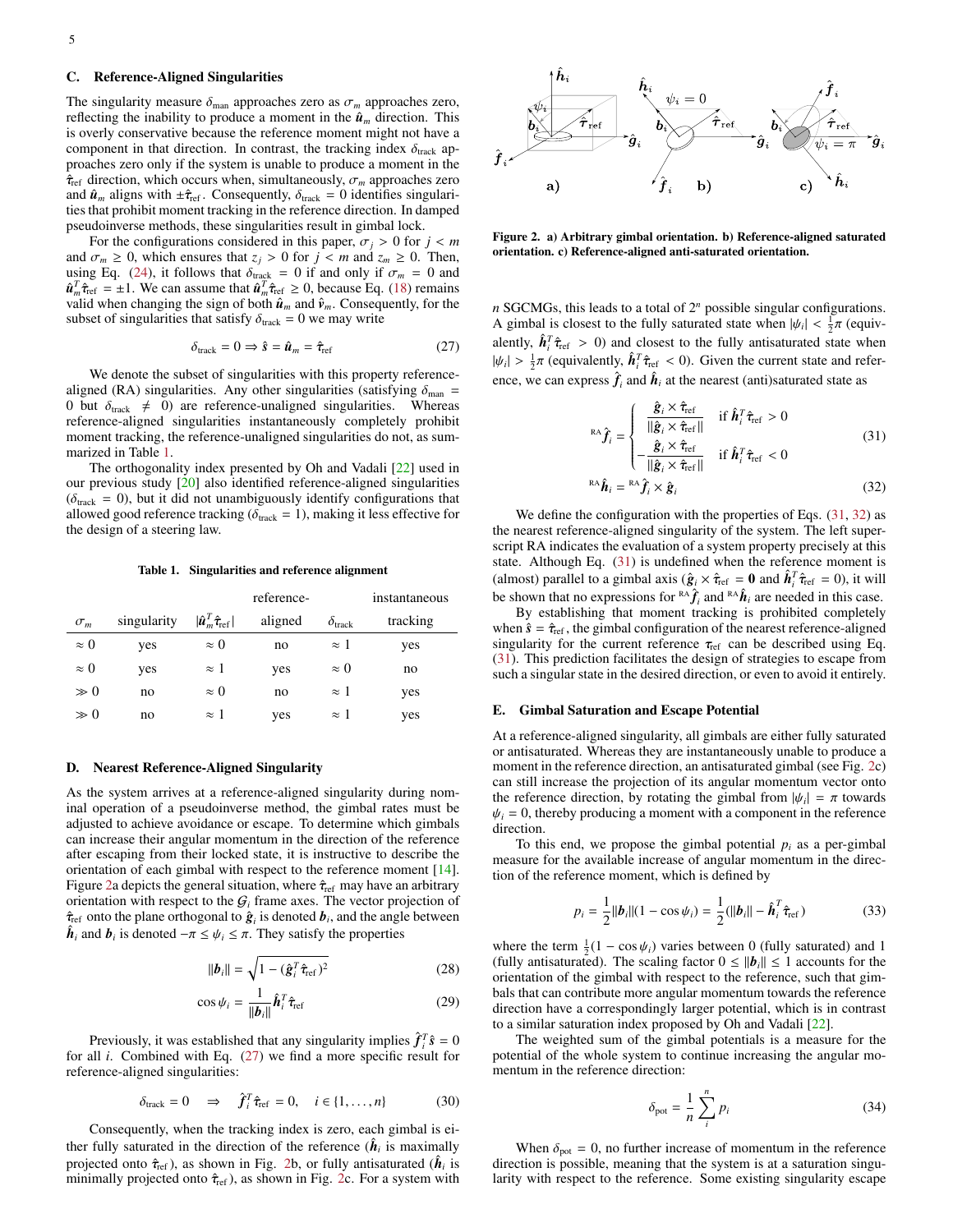methods insert dithering signals at every singularity, regardless of the reference moment or singularity type [\[1\]](#page-13-0). When  $\delta_{pot} = 0$ , however, no escape is possible in the direction of  $\hat{\tau}_{ref}$ , and escape should not be attempted in order to avoid inducing unnecessary tracking errors.

If the system is at a reference-aligned singularity where  $\delta_{\text{pot}} > 0$ , escaping the singularity is worthwhile, and it can be accomplished by deterministically steering antisaturated gimbals away from their antisaturated state. Because this has the effect of steering the angular momentum vectors towards the reference, the escape is said to be in the direction of the reference, even if the escape briefly leads to a small moment error in the opposite direction.

To select the gimbal rate magnitude to push it from its antisaturated state, we introduce a per-gimbal dimensionless function called the escape potential, which is defined by the following:

$$
d_i = \begin{cases} \boldsymbol{b}_i^T \boldsymbol{b}_i \cos^2 \psi_i & \text{if } \hat{\boldsymbol{h}}_i^T \hat{\boldsymbol{\tau}}_{\text{ref}} < 0 \\ 0 & \text{otherwise} \end{cases}
$$
  
= 
$$
(\min(\hat{\boldsymbol{h}}_i^T \hat{\boldsymbol{\tau}}_{\text{ref}}, 0))^2
$$
 (35)

This expression ensures that the escape potential  $d_i$  is maximal when gimbal *i* is in its antisaturated state  $(|\psi_i| = \pi)$ , and decays to zero<br>as it approaches  $|\psi_i| = \frac{1}{\pi} \pi$ , where  $\hat{h}^T \hat{\tau} = 0$ ; at which point pushing as it approaches  $|\psi_i| = \frac{1}{2}\pi$ , where  $\hat{h}_i^T \hat{\tau}_{\text{ref}} = 0$ ; at which point pushing<br>the cimbal away is no longer pooded. The scaling by  $h^T h$  appures that the gimbal away is no longer needed. The scaling by  $\mathbf{b}_i^T \mathbf{b}_i$  ensures that more effectively positioned gimbals are pushed away faster than others, allowing moment tracking to resume more quickly. Those gimbals that do not require escape can be coordinated to compensate any tracking error incurred through this operation, minimizing or even eliminating errors altogether.

To visualize the concept of deterministically pushing a gimbal from its antisaturated state, consider the pyramid arrangement of four SGCMGs [\[18\]](#page-13-17), initially in the zero-momentum configuration of Fig. [3a](#page-7-1), with a reference moment along the satellite body *x* axis. When using a pseudoinverse method, gimbals 1 and 3 would initially produce the requested moment until the system arrives at the singular configuration shown in Fig. [3b](#page-7-1).

Although no moment can be instantaneously produced in the direction of the reference, gimbal 2 clearly has the potential to further increase the angular momentum in the direction of the reference ( $p_2 > 0$ ), whereas the others do not ( $p_1 = p_3 = p_4 = 0$ ). The steering law presented in the next section escapes this singularity by rotating gimbal 2 away from its antisaturated state (away from  $\psi_2 = \pi$ ) while using the other gimbals to almost completely offset the moment error associated with doing so.

# IV. Dynamic Task Allocation

# <span id="page-6-0"></span>A. Primary and Secondary Tasks

The primary task of the steering law is to generate gimbal rates that result in the desired gyroscopic moment  $\tau_{ref}$  whenever possible. The secondary task is to track gimbal rates  $\dot{\gamma}_s$  that provide singularity avoid-<br>ance or escape while minimally impacting the primary task. Nominally ance or escape while minimally impacting the primary task. Nominally, the primary task produces moments in the directions  $\hat{\boldsymbol{u}}_1, \ldots, \hat{\boldsymbol{u}}_m$  using gimbal rates in the directions  $\hat{v}_1, \ldots, \hat{v}_m$ , while the secondary task employs only null motion, with gimbal rates in the directions  $\hat{v}_{m+1}, \ldots, \hat{v}_n$ .

Precisely at the singularity, the rank of *F* drops ( $\sigma_m = 0$ ), and the system fails to produce a moment in the  $\hat{u}_m$  direction regardless of the gimbal rates in the  $\hat{v}_m$  direction. Consequently, the primary task loses a degree of freedom (DOF), and it is constrained to produce moments in the directions  $\hat{u}_1, \ldots, \hat{u}_{m-1}$  using gimbal rates  $\hat{v}_1, \ldots, \hat{v}_{m-1}$ . The secondary task gains a degree of freedom, now operating with gimbal rates in the directions  $\hat{v}_m, \ldots, \hat{v}_n$ , without conflicting with the primary task.

By making the transition from nominal behavior to singular behavior smooth rather than abrupt, the secondary task can use  $\hat{v}_m$  motion: not only precisely at the singular configuration, but also close to it, which is essential to our singularity escape method. The corresponding moment in the  $\hat{u}_m$  direction only minimally affects the primary task because  $\sigma_m$  is very small. The dynamic transition can be accomplished optimally by selecting gimbal rates  $\dot{\gamma}_c$  that minimize the objective function given by

<span id="page-6-1"></span>
$$
\min_{\dot{\mathcal{V}}_c} \|\dot{\mathcal{Y}}_c - \dot{\mathcal{Y}}_s\| \quad \text{subject to} \quad \min_{\dot{\mathcal{Y}}_c} J \tag{36}
$$

$$
J = (\tau_{\text{ref}} - \mu F \dot{\gamma}_c)^T P (\tau_{\text{ref}} - \mu F \dot{\gamma}_c)
$$
  
+ 
$$
(\dot{\gamma}_s - \dot{\gamma}_c)^T \mu^2 Q (\dot{\gamma}_s - \dot{\gamma}_c)
$$
 (37)

with  $P = I_3$  and  $Q = \alpha \hat{v}_m \hat{v}_m^T \ge 0_n$ , where  $\alpha$  is a damping parameter.<br>The primary task is accomplished by minimization of the c

The primary task is accomplished by minimization of the constraint cost function *J*, which nominally penalizes the moment tracking error  $e = \tau_{ref} - \tau_c$ . This leads to an underdetermined set of equations, resolved by the secondary task of minimizing  $||\dot{\mathbf{v}}| - \dot{\mathbf{v}}||$  to make the resolved by the secondary task of minimizing  $||\dot{\gamma}_c - \dot{\gamma}_s||$  to make the selected gimbal rates  $\dot{\gamma}$  are track the secondary task rates  $\dot{\gamma}$  as well as selected gimbal rates  $\dot{\gamma}_c$  track the secondary task rates  $\dot{\gamma}_s$  as well as nossible using null motion. By letting  $\alpha$  increase close to singularities possible, using null motion. By letting  $\alpha$  increase close to singularities, the primary task no longer attempts to track a moment in the  $\hat{u}_m$  direction, but instead uses gimbal rates in the  $\hat{v}_m$  direction as an additional degree of freedom for the secondary task to facilitate escape.

#### B. Directional Singularity Escape and Avoidance Steering Law

The optimal solution  $\dot{\gamma}_c$  that minimizes Eq. [\(36\)](#page-6-1) is given by Chiaverini [21] as  $[21]$  as

<span id="page-6-2"></span>
$$
\dot{\gamma}_c = \frac{1}{\mu} F^\circ \tau_{\text{ref}} + (I_n - F^\circ F) \dot{\gamma}_s \tag{38}
$$

where  $\mathbf{F}^{\circ} \in \mathbb{R}^{n \times m}$  is the right pseudoinverse with numerical filtering [\[23\]](#page-13-22):

$$
\boldsymbol{F}^{\circ} = \boldsymbol{F}^{T} \left( \boldsymbol{F} \boldsymbol{F}^{T} + \alpha \hat{\boldsymbol{u}}_{m} \hat{\boldsymbol{u}}_{m}^{T} \right)^{-1} \tag{39}
$$

The damping parameter  $\alpha \geq 0$  facilitates the dynamic transition in control behavior. When  $\sigma_m$  becomes smaller than  $\sigma_{\min}$  (the threshold below which damping is deemed necessary to prevent excessive gimbal rates), the damping value  $\alpha$  increases, using

$$
\alpha = \sigma_{\min}^2 e^{\eta(\sigma_{\min}^2 - \sigma_m^2)}
$$
 (40)

The crucial step is then to select the secondary task rates  $\dot{\gamma}_s \in \mathbb{R}^n$ <br>nsure singularity escape and avoidance, which will be discussed in to ensure singularity escape and avoidance, which will be discussed in detail in the remainder of this paper. Owing to the strategy of selecting the secondary task rates to deal with singularities based on their properties with respect to the reference direction, we name our method the directional singularity escape and avoidance (DSEA) steering law.

When  $\dot{\gamma}_s = 0$ , the DSEA steering law is equivalent to the SDA strategy [\[12\]](#page-13-11). That is, the proposed steering law extends SDA control with a singularity escape and avoidance method while maintaining the minimal control error properties associated with modifying only the gimbal rates corresponding to the smallest singular value.

The DSEA control error  $e = \tau_{ref} - \tau_c$  is exclusively in the  $\hat{u}_m$  direction by [21] tion, given by [\[21\]](#page-13-20)

$$
\mathbf{e} = \tau_{\text{ref}} - \mu \mathbf{F} \dot{\mathbf{\gamma}}_c
$$
  
= 
$$
\frac{\alpha}{\sigma_m^2 + \alpha} \left( \hat{\mathbf{a}}_m^T \tau_{\text{ref}} - \mu \sigma_m \hat{\mathbf{v}}_m^T \dot{\mathbf{\gamma}}_s \right) \hat{\mathbf{a}}_m
$$
 (41)

Because the escape strategy is only active near singularities (where  $\sigma_m$ is small) the additional error moment to facilitate escape is small. In fact, depending on the selected secondary task rates  $\dot{\gamma}_s$ , the sign of  $\hat{\nu}_m^T \dot{\gamma}_s$  can be the same as the sign of  $\hat{\nu}_m^T \tau_{ref}$ , in which case the escape strategy even serves to decrease the error even serves to decrease the error.

Because the secondary task only minimally affects the tracking task, it can be optimized separately. This avoids the tradeoff discussed in [\[18\]](#page-13-17) where low damping was desired for fast escape while high damping was needed to prevent excessive gimbal rates and oscillatory transient errors.

# C. The Changing Role of the Singular Component

The DSEA gimbal rate command  $\dot{\gamma}_c$  in Eq. [\(38\)](#page-6-2) may be decomposed into the tracking task rates  $\dot{\gamma}$  and the singularity escape rates  $\dot{\gamma}$ . To into the tracking task rates  $\dot{\gamma}_p$  and the singularity escape rates  $\dot{\gamma}_e$ . To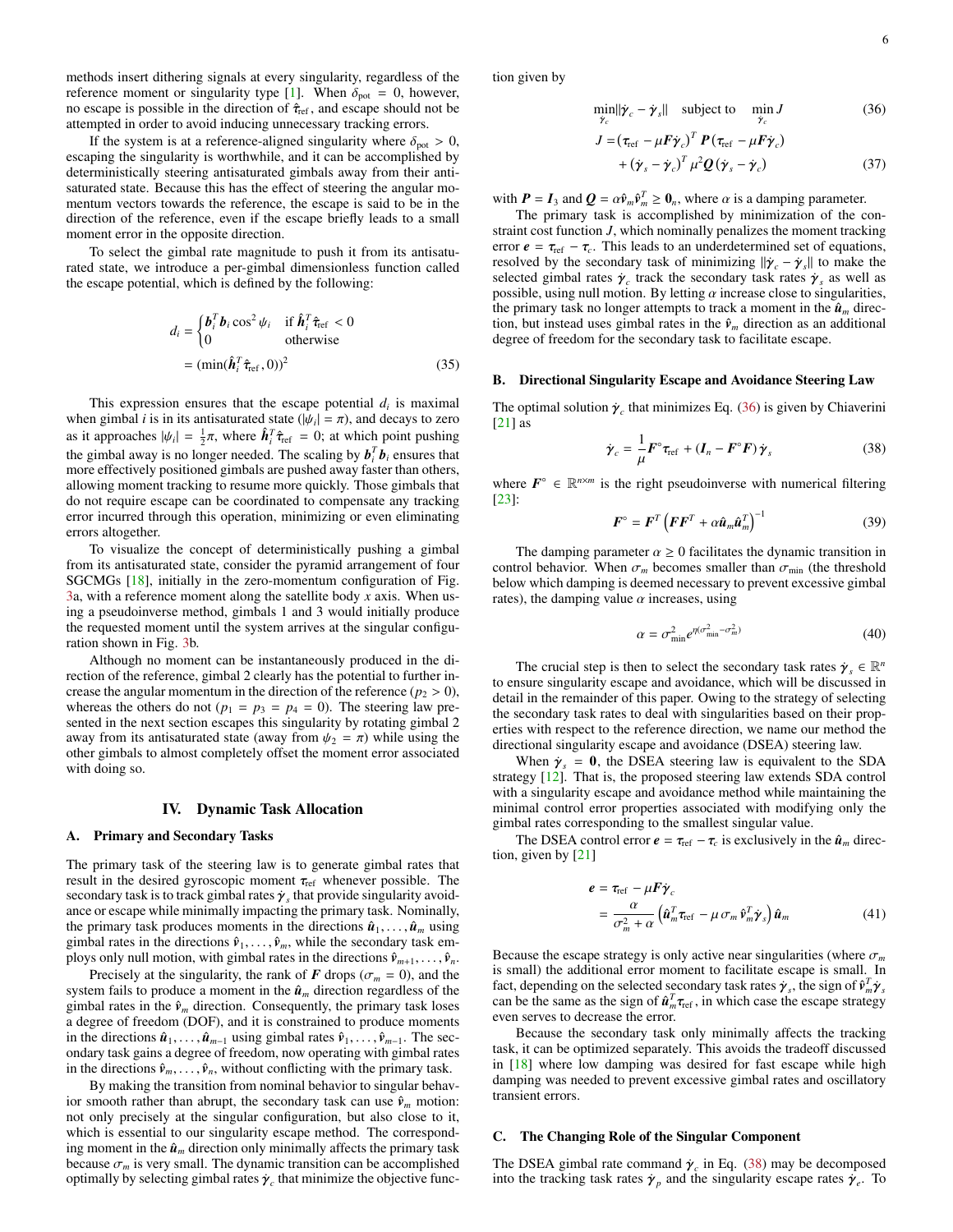

Figure 3. a) Initial gimbal configuration. b) Reference-aligned singularity with nonzero potential, indicating that tracking can resume after escape. c) Reference-aligned saturation singularity.

illustrate the controller properties, these may be further decomposed using the singular value decomposition of *F* as

$$
\dot{\boldsymbol{\gamma}}_c = \dot{\boldsymbol{\gamma}}_p + \dot{\boldsymbol{\gamma}}_e \tag{42}
$$

$$
\dot{\gamma}_p = \frac{1}{\mu} F^{\circ} \tau_{\text{ref}}
$$
\n
$$
= \sum_{i=1}^{m-1} \frac{1}{\mu} \frac{1}{\sigma_j} \hat{\mathbf{v}}_j \hat{\mathbf{u}}_j^T \tau_{\text{ref}} + \frac{1}{\mu} \frac{\sigma_m}{\sigma_m^2 + \alpha} \hat{\mathbf{v}}_m \hat{\mathbf{u}}_m^T \tau_{\text{ref}}
$$
(43)

$$
\sum_{j=1}^{n} \mu \sigma_j^{\gamma} \mathbf{r} \mathbf{r} \cdot \mu \sigma_m^2 + \alpha^{\gamma} \mathbf{m} \mathbf{r} \mathbf{r} \tag{15}
$$
\n
$$
\dot{\mathbf{\gamma}}_e = (\mathbf{I}_n - \mathbf{F}^\circ \mathbf{F}) \dot{\mathbf{\gamma}}_s
$$

$$
= \underbrace{\frac{\alpha}{\sigma_m^2 + \alpha} \hat{\mathbf{v}}_m \hat{\mathbf{v}}_m^T \dot{\mathbf{y}}_s}_{\text{Additional DOF near singularities}} + \underbrace{\sum_{j=m+1}^n \hat{\mathbf{v}}_j \hat{\mathbf{v}}_j^T \dot{\mathbf{y}}_s}_{\text{null motion}}
$$
(44)

The primary task gimbal rates  $\dot{\gamma}_p$  consist of a pseudoinverse solu-<br>where the component in the direction  $\hat{v}$  is damped near singution, where the component in the direction  $\hat{v}_m$  is damped near singularities to prevent excessive gimbal rates. Because  $\sigma_i > 0$  for  $j < m$ and  $\alpha > 0$  when  $\sigma_m = 0$ , the filtered pseudoinverse  $\vec{F}^{\circ}$  is always well-conditioned for the considered types of SGCMG configurations conditioned for the considered types of SGCMG configurations.

The secondary task gimbal rates  $\dot{\gamma}_s$  are not added to the pseudoin-<br>e-solution directly, but they are filtered to obtain the actual escape verse solution directly, but they are filtered to obtain the actual escape rates  $\dot{\gamma}_e$  to minimize the impact on the primary task, as described by<br>Fo. (44) The amount of filtering depends on the damping parameter Eq. [\(44\)](#page-7-2). The amount of filtering depends on the damping parameter  $\alpha$ , which in turn depends on the proximity to a singularity.

Far from singularity  $\alpha(\sigma_m^2 + \alpha)^{-1} \approx 0$  and the  $\hat{v}_m$  component is ex-<br>ed from the secondary task resulting in pure null motion. Close to cluded from the secondary task, resulting in pure null motion. Close to or exactly at singularity,  $\alpha(\sigma_m^2 + \alpha)^{-1} \approx 1$  and the  $\hat{\mathbf{v}}_m$  component is fully included in  $\dot{\mathbf{v}}_m$  augmenting the null motion with a degree of freedom in included in  $\dot{\gamma}_e$ , augmenting the null motion with a degree of freedom in the  $\hat{v}$  direction. This ensures continuity of the escape strategy in the the  $\hat{v}_m$  direction. This ensures continuity of the escape strategy in the vicinity of those singularities where the null-motion component of  $\gamma_s$ ceases to exist.

Although the damping factor  $\alpha$  does not take the reference direction  $\hat{\tau}_{ref}$  into account, the desired effect of activating the secondary task only near reference-aligned singularities can still be accomplished by selecting nonzero  $\dot{\gamma}_s$  only when the tracking index  $\delta_{\text{track}}$  is small.

# V. Selecting Secondary Task Rates

## <span id="page-7-0"></span>A. Role of Magnitudes and Directions

The secondary task rates  $\dot{\gamma}_s$  are designed to avoid singularities if pos-<br>sible as well as to escape them with minimal moment error and escape sible, as well as to escape them with minimal moment error and escape time when needed. This is accomplished by forcing each antisaturated gimbal away from its maximally antisaturated state with respect to the reference. Cornick used a similar approach to avoid internal singularities [\[14\]](#page-13-13), but that method could not provide escape from every singularity type due to the choice of perturbation directions and the use of null motion only [\[11\]](#page-13-10). In our approach, the escape magnitudes and directions are selected to provide singularity escape using motion in the null space augmented with the additional degree of freedom near singularities.

For each gimbal *i*, the secondary task gimbal rate magnitude  $|\dot{\gamma}_{s,i}|$ | is selected based on the gimbal orientation with respect to the reference <span id="page-7-6"></span>direction  $\hat{\tau}_{ref}$ . The direction  $\theta_i \in \{-1, 0, 1\}$  is chosen to minimize the singularity escape time, so that the secondary task rate for gimbal *i* is  $\dot{\gamma}_{s,i} = \theta_i | \dot{\gamma}_{s,i}|$ . Denoting  $\theta = [\theta_1, \dots, \theta_n]^T$  as the vector of escape directions we get directions, we get

<span id="page-7-5"></span><span id="page-7-1"></span>
$$
\dot{\boldsymbol{\gamma}}_{s}(\boldsymbol{\theta}) = \begin{bmatrix} \theta_1 | \dot{\gamma}_{s,1} | & \cdots & \theta_n | \dot{\gamma}_{s,n} | \end{bmatrix}^T
$$
 (45)

<span id="page-7-7"></span>The magnitudes  $|\dot{\gamma}_{s,i}|$  are functions of the gimbal angles and decay to zero as escape is accomplished, while the directions  $\theta_i$  are selected to zero as escape is accomplished, while the directions  $\theta_i$  are selected to be locally constant during the escape.

# <span id="page-7-2"></span>B. Selecting Secondary Task Magnitudes

Driving an antisaturated gimbal away from its antisaturated configuration (with high escape potential *di*) when the system is near a referencealigned singularity (with low tracking index  $\delta_{\text{track}}$ ) can be accomplished by making  $|\dot{\gamma}_{s,i}|$  proportional to  $d_i(1 - \delta_{\text{track}})$ :

<span id="page-7-3"></span>
$$
|\dot{\gamma}_{s,i}| = d_0 \left\| \frac{\tau_{\text{ref}}}{\tau_{\text{max}}} \right\| \frac{\tau_{\text{ref}}}{\|\tau_{\text{ref}}\|^3 + \tau_{\text{min}}^3} d_i (1 - \delta_{\text{track}})
$$
  
= 
$$
d_0 \left\| \frac{\tau_{\text{ref}}}{\tau_{\text{max}}} \right\| \frac{\tau_{\text{ref}}}{\|\tau_{\text{ref}}\|^3 + \tau_{\text{min}}^3} \min(\hat{\boldsymbol{h}}_i^T \tau_{\text{ref}}, 0)^2
$$
  

$$
\cdot \sqrt{\sum_{j=1}^m (1 - z_j)^2 (\hat{\boldsymbol{u}}_j^T \tau_{\text{ref}})^2}
$$
(46)

The regularization by  $||\tau_{\text{ref}}||^3(||\tau_{\text{ref}}||^3 + \tau_{\text{min}}^3)^{-1}$  removes the depen-<br>v on the unit vector  $\hat{\tau}_{\text{ref}}$  in the definitions of  $\delta_{\text{rest}}$  and d, making dency on the unit vector  $\hat{\tau}_{ref}$  in the definitions of  $\delta_{\text{track}}$  and  $d_i$ , making the result unambiguous even if the reference is zero. It ensures that the result unambiguous even if the reference is zero. It ensures that  $|\dot{\gamma}_{s,i}| = 0$  if  $\tau_{\text{ref}} = 0$ , when no escape is needed.<br>The design parameter  $\tau_{\text{ref}}$  is the maximum

The design parameter  $\tau_{\text{max}}$  is the maximum moment magnitude that the system is allowed to generate,  $\tau_{min}$  is a lower limit below which moments are considered negligible, and  $d_0$  is the maximally allowed secondary task gimbal rate. Appropriate parameters values follow from hardware specifications and a predefined maximum reference magnitude  $M_{\text{int,ref}}$  in Eq. [\(12\)](#page-3-5). The parameter  $\zeta$  sets the sensitivity of the secondary task rates to the magnitude of  $\tau_{ref}$ , where a value  $0 < \zeta < 1$ activates the escape strategy even for small reference moments while a larger  $\zeta \geq 1$  inhibits escape until the requested moment approaches  $\tau_{\text{max}}$ 

This design also ensures that  $|\dot{\gamma}_{s,i}| = 0$  if  $\hat{h}_i^T \tau_{\text{ref}} \ge 0$ , so that satu-<br>digimbals are not explicitly perturbed: rather, they are used to offset rated gimbals are not explicitly perturbed; rather, they are used to offset errors associated with pushing antisaturated gimbals away. At the nearest reference-aligned singularity  $|\dot{\gamma}_{s,i}| = R \hat{\gamma}_{s,i}|$  becomes

<span id="page-7-4"></span>
$$
\kappa_{\text{A}}|\dot{\gamma}_{s,i}| = \begin{cases} d_0 \left\| \frac{\tau_{\text{ref}}}{\tau_{\text{max}}} \right\|_{\text{Tref}}^{\zeta} \frac{\left\| \tau_{\text{ref}} \right\|}{\left\| \tau_{\text{ref}} \right\|^3 + \tau_{\text{min}}^3} \\ \cdot \left( \tau_{\text{ref}}^T \tau_{\text{ref}} - (\hat{\mathbf{g}}_i^T \tau_{\text{ref}})^2 \right) & \text{if } \hat{\mathbf{h}}_i^T \tau_{\text{ref}} < 0 \\ 0 & \text{otherwise} \end{cases} \tag{47}
$$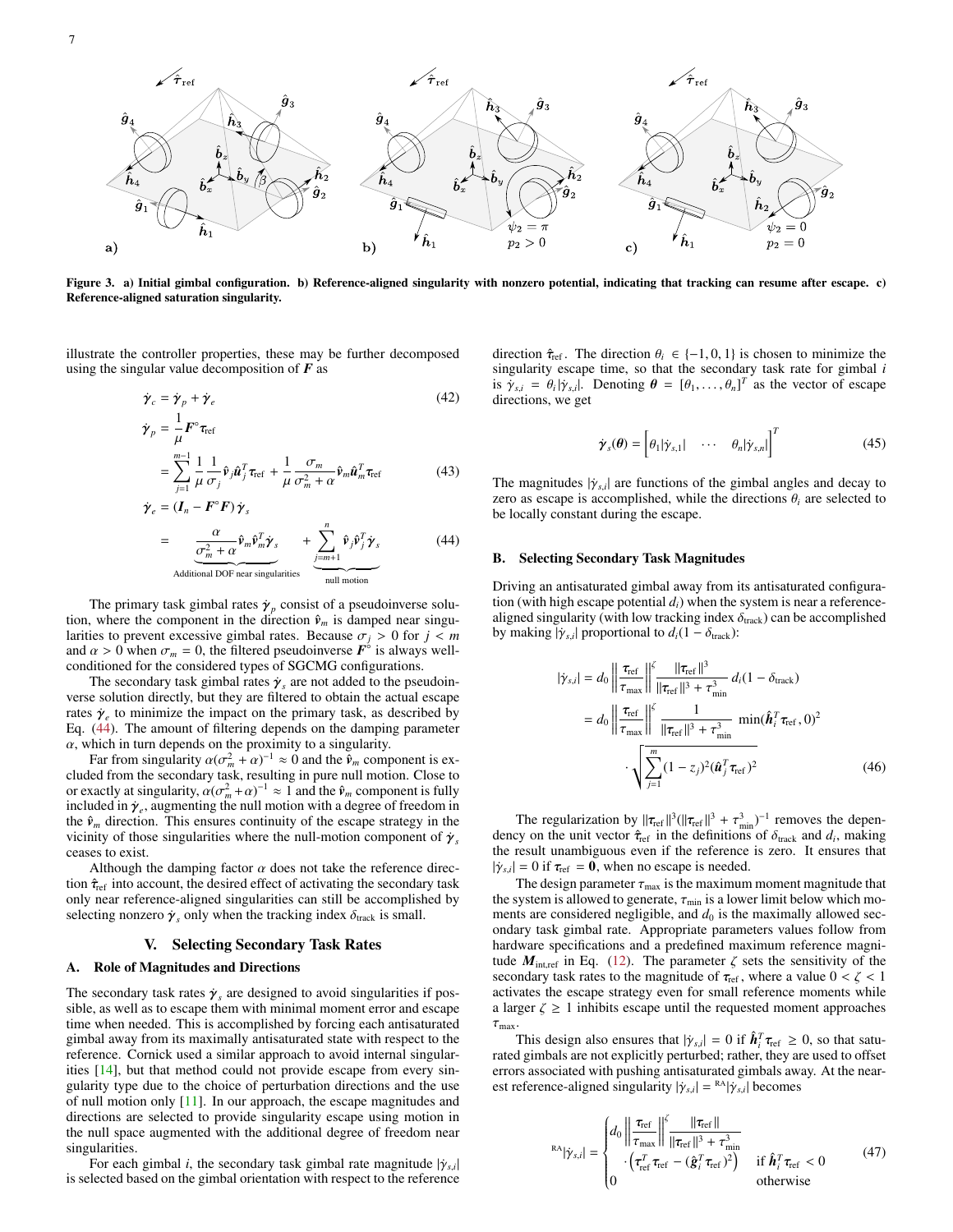## C. Selecting Secondary Task Directions

The next step in the escape and avoidance strategy is to select the secondary task directions for each gimbal that minimize the escape time and the induced escape error moment. Because  $|\dot{\gamma}_{s,i}| = 0$  for gimbals satisfying  $\hat{h}^T \tau \ge 0$ , we may select  $\theta = 0$  for these gimbals without satisfying  $\hat{h}_i^T \tau_{\text{ref}} \geq 0$ , we may select  $\theta_i = 0$  for these gimbals without loss of generality. For the remaining  $n_{\text{out}}$  antisaturated gimbals satisfyloss of generality. For the remaining  $n<sub>anti</sub>$  antisaturated gimbals satisfy- $\hat{h}_i^T \hat{\tau}_{\text{ref}} < 0$ , we select  $\theta_i \in \{-1, 1\}$  to facilitate escape, giving  $2^{n_{\text{anti}}}$  nossible choices of  $\theta$ possible choices of  $\theta$ .

The filtering step in Eq. [\(44\)](#page-7-2) can change both the magnitude and direction of the secondary task rates. This has the beneficial effect of activating saturated gimbals to partially offset the errors produced by pushing the antisaturated gimbals away, but reducing the magnitudes too much can inhibit the escape. Because an antisaturated gimbal can be pushed in either direction to escape its locked state, we are free to coordinate the directions of all gimbals to minimize this inhibition. In principle, this could be done by selecting the directions  $\theta$  that minimize the difference between the selected  $\dot{\gamma}_s$  and the actually applied escape rates  $\dot{\gamma}$ . rates  $\dot{\gamma}_e$ :

<span id="page-8-0"></span>
$$
\underset{\theta}{\text{argmin}} \|\dot{\gamma}_s(\theta) - \dot{\gamma}_e(\theta)\| = \underset{\theta}{\text{argmin}} \, \|F^\circ F \dot{\gamma}_s(\theta)\| \tag{48}
$$

θ θ Existing singularity avoidance methods that use null motion to maximize some singularity measure via steepest ascent methods can experience abrupt changes in the gimbal trajectory close to singularities, because small changes in the gimbal angles can rapidly change the gradient direction of such a measure [\[6\]](#page-13-5).

To prevent such sudden changes in our method, the optimization in Eq. [\(48\)](#page-8-0) should be evaluated as if the system were precisely at the nearest reference-aligned singularity. This makes the escape directions  $\theta$  local properties of the singularity, which are to be kept constant until either the singularity is escaped or  $\hat{\tau}_{ref}$  changes substantially, justifying different escape directions.

Doing so would require predicting  $F$  at the nearest referencealigned singularity, denoted  $R^A F$ . Because  $R^A \hat{f}_i$  in Eq. [\(31\)](#page-5-3) may be undefined if  $\tau_{ref}$  happens to be parallel to a gimbal axis  $\hat{g}_i$ , we slightly modify the optimization and use an objective that relies only on wellmodify the optimization and use an objective that relies only on welldefined  $R^A \hat{f}_i$  axes. The minimization of Eq. [\(48\)](#page-8-0) implies selecting  $\theta$  to minimize the moment-producing components in  $\dot{\gamma}$  because  $\dot{\gamma}$  is obminimize the moment-producing components in  $\gamma_s$ , because  $\gamma_e$  is obtained by removing the moment-producing gimbal rates from  $\dot{\gamma}$ . This tained by removing the moment-producing gimbal rates from  $\dot{\gamma}_s$ . This<br>is similar to choosing  $\theta$  to minimize the moment  $\tau$  that would be prois similar to choosing  $\theta$  to minimize the moment  $\tau_s$  that would be pro-<br>duced if  $\dot{\mathbf{v}}$  were applied directly without filtering. The moment  $\tau$  and duced if  $\gamma_s$  were applied directly, without filtering. The moment  $\tau_s$  and the modified minimization objective are written as

$$
\underset{\theta}{\text{argmin}} \|\tau_s(\theta)\|,\tag{49}
$$

$$
\tau_s(\theta) = \mu F \dot{\gamma}_s = \mu \sum_{i=1}^n \theta_i \hat{f}_i |\dot{\gamma}_{s,i}| \tag{50}
$$

Those gimbals for which  $R \hat{f}_i$  is undefined have the property  $\hat{h}_i^T \tau_{\text{ref}} = 0$ ; from Eq. [\(46\)](#page-7-3),  $|\dot{\gamma}_{s,i}| = 0$ , making the direction RA $\hat{f}_i$  ir-<br>relevant. Consequently, this modified optimization can be evaluated at relevant. Consequently, this modified optimization can be evaluated at the nearest reference-aligned singularity.

Note that, intuitively, this choice of secondary task directions exploits symmetry in the system when available, by choosing opposing directions to let the antisaturated gimbals cancel the collectively produced moment  $\tau_s$  as much as possible.

# D. Algorithm to Select Optimal Secondary Task Rates

Optimizing Eq. [\(49\)](#page-8-1) at the nearest reference-aligned singularity amounts to evaluating  $\|\mathbb{R}^{\mathsf{R}}\boldsymbol{\tau}_s(\boldsymbol{\theta})\|$  for each of the allowed direction vectors  $\theta$  and selecting the option with the smallest moment. The procedure is as follows. Denote  $\mathbb I$  as the set of antisaturated gimbals:

<span id="page-8-2"></span>
$$
\mathbb{I} = \{i \mid \hat{\boldsymbol{h}}_i^T \boldsymbol{\tau}_{\text{ref}} < 0\} \tag{51}
$$

*i*  $\mathbb{I} = \{i \mid \hat{h}_i^T \tau_{\text{ref}} < 0\}$  (51)<br>All 2<sup>*n*</sup>anti</sup> possible choices of the vector  $\theta$  are obtained using  $\theta_i \in \{-1, 1\}$ <br>if  $i \in \mathbb{I}$  and  $\theta_i = 0$  otherwise. Evaluating all options to find the minimum if  $i \in \mathbb{I}$  and  $\theta_i = 0$  otherwise. Evaluating all options to find the minimum may be written more formally as:

$$
\widetilde{\boldsymbol{\theta}} = \underset{\boldsymbol{\theta}}{\text{argmin}} \, ||^{\text{RA}} \boldsymbol{\tau}_s(\boldsymbol{\theta})|| \tag{52}
$$

$$
^{RA}\boldsymbol{\tau}_{s}(\boldsymbol{\theta}) = \mu \sum_{I} \theta_{i}^{RA}\hat{\boldsymbol{f}}_{i}^{RA}|\dot{\boldsymbol{\gamma}}_{s,i}|
$$
 (53)

The steps to evaluate Eqs.  $(51)$ – $(53)$  and obtain the optimal secondary task rates  $\dot{\gamma}_s$  are summarized in Algorithm 1. Note that for the obsise  $\ddot{\theta}$  the directions  $\ddot{\theta}$  are dues the same li<sup>ke</sup> in Likewise. the choice  $\theta$ , the directions  $-\theta$  produce the same  $||^{R_A}\tau_s||$ . Likewise, for redundant systems with multiple equally-oriented gimbals various for redundant systems with multiple equally-oriented gimbals, various different  $\theta$  may produce the same optimum.

To prevent rapid switching of directions from one control time step to the next (known as chattering), we prevent a change in direction (enforce  $\theta_{t_k} = \theta_{t_{k-1}}$ ) if the system is still dealing with the same<br>reference-aligned singularity as in the previous time step (if  $\mathbb{L} = \mathbb{L}$ ) reference-aligned singularity as in the previous time step (if  $\mathbb{I}_{t_k} = \mathbb{I}_{t_{k-1}}$ ), and the change in  $\|\mathbb{R}^{\mathsf{A}} \tau_{s}\|$  due to switching is negligible (smaller than  $\tau_{\mathsf{A}}$ ). Otherwise, if the directions must change, we choose either  $\tilde{\theta}$  or  $\tau_{\min}$ ). Otherwise, if the directions must change, we choose either  $\theta$  or  $-\theta$ : whichever leads to the smallest change in  $\dot{\gamma}_s$ . The steps to obtain these piece-wise constant optimal directions  $\theta^*$  may be summarized these piece-wise constant optimal directions  $\hat{\theta}^*$  may be summarized<br>as  $\theta^* = \text{ProuentChattering}(\hat{\theta})$ , as described in Algorithm 2. The subas  $\theta^*$  = PreventChattering( $\tilde{\theta}$ ), as described in Algorithm [2.](#page-8-4) The subscripts to and t<sub>he s</sub>denote the evaluation at current and previous control scripts  $t_k$  and  $t_{k-1}$  denote the evaluation at current and previous control time step, respectively.

<span id="page-8-6"></span>

|     | Algorithm 1 Selecting optimal secondary task directions                                          |                                  |
|-----|--------------------------------------------------------------------------------------------------|----------------------------------|
|     | 1: if $\mathbb{I} = \emptyset$ or $\ \tau_{\text{ref}}\  < \tau_{\text{min}}$ then               | $\triangleright$ Eq. (51)        |
|     | 2: $\dot{\gamma}_s = 0$                                                                          |                                  |
|     | $3:$ else                                                                                        |                                  |
| 4:  | for all $i \in \mathbb{I}$ do                                                                    |                                  |
| 5:  | Evaluate ${}^{\rm RA}\hat{f}_i$ , $ \dot{\gamma}_{s,i} $ , and ${}^{\rm RA} \dot{\gamma}_{s,i} $ | $\triangleright$ Eqs. (31,46,47) |
| 6:  | for all $2^{n_{\text{anti}}}$ possible vectors $\theta$ do                                       |                                  |
| 7:  | Evaluate $\ \mathbb{R} A_{\tau_s}(\theta)\ $                                                     | $\triangleright$ Eq. (52)        |
| 8:  | From these options, take $\vec{\theta}$ = argmin $  ^{RA}\tau_s(\theta)  $                       |                                  |
| 9:  | $\theta^*$ = PreventChattering( $\theta$ )                                                       | $\triangleright$ Alg. 2          |
| 10: | $\dot{\gamma}_s = \dot{\gamma}_s(\theta^*)$                                                      | $\triangleright$ Eq. (45)        |
|     |                                                                                                  |                                  |

**Algorithm 2** Evaluation of  $\theta^*$  = PreventChattering( $\ddot{\theta}$ )

<span id="page-8-4"></span>1: Denote  $\Delta = ||^{RA}\tau_s(\vec{\theta})|| - ||^{RA}\tau_s(\theta^*_{t_{k-1}})||$ <br>2: **if**  $\mathbb{L} = \mathbb{L}$  and  $|\Delta| < \tau_{\text{min}}$  then 2: **if**  $\mathbb{I}_{t_k} = \mathbb{I}_{t_{k-1}}$  and  $|\Delta| < \tau_{\min}$  then<br>3:  $\theta^* = \theta^*$ 3: θ<br>4: **else**  $t_k^* = \theta_{t_{k-1}}^*$ 5: if  $\|\dot{\gamma}_s(\theta) - \dot{\gamma}_{s,t_{k-1}}\| < \|\dot{\gamma}_s(\theta) + \dot{\gamma}_{s,t_{k-1}}\|$  then 6:  $\theta$ <br>7: else  $\widetilde{t}_k = \widetilde{\boldsymbol{\theta}}$ 8:  $\theta$  $\sum_{t_k}^* = -\widetilde{\boldsymbol{\theta}}$ 

# <span id="page-8-1"></span>E. Existence of Singularity Escape Rates

Conventional null-space methods use only linear combinations of the null-space vectors  $\hat{v}_{m+1}, \ldots, \hat{v}_n$ , whereas the DSEA escape strategy can also use gimbal motion along  $\hat{v}_m$  when close to singularities. This extra degree of freedom comes with a small additional moment, yet it is crucial to ensuring singularity escape. Because the dynamically enlarged null space does not change abruptly at the singularity, any gimbal rate  $\dot{\gamma}_e$  generated exactly at the singularity continues to exist close to the singularity, thus allowing the escape to complete.

We will first demonstrate the existence of singularity escape rates  $\dot{\gamma}_e$  capable of steering gimbals out of the antisaturated state, precisely at the reference-aligned singularity for independent-type systems ( $m =$ at the reference-aligned singularity, for independent-type systems (*m* = 3). Because the gimbal axes are assumed to be not all coplanar and  $n \geq 3$ , for any gimbal *i* there are at least two other gimbals *k* and *l* that are not collinear, i.e.  $\hat{\mathbf{g}}_i \neq \pm \hat{\mathbf{g}}_k \neq \pm \hat{\mathbf{g}}_l$ . Using Eq. [\(31\)](#page-5-3), this implies  $R^A \hat{f}_i \neq \pm^{R} \hat{f}_k \neq \pm^{R} \hat{f}_l$ , yet Eq. [\(30\)](#page-5-5) shows that they all lie in the same plane orthogonal to  $\hat{\tau}_{ref}$ , making them linearly dependent. That is, any  $R^A \hat{f}_i$  can be written as some linear combination of  $R^A \hat{f}_k$  and  $R^A \hat{f}_l$ .

Therefore, the effect of a secondary task gimbal rate involving gimbal *i* can be canceled using motion with gimbals *k* and *l*. In other words, at the state of reference-aligned singularity there exists null motion that can rotate any gimbal *i*, so that selecting nonzero  $\dot{\gamma}_{s,i}$  results in nonzero  $\dot{\gamma}_{e,i}$ . In fact, the procedure in Eq. [\(52\)](#page-8-5) implicitly selects the direction vector  $\theta$  that maximizes pull motion by minimizing the difference bevector  $\theta$  that maximizes null motion, by minimizing the difference beteen *γ<sub>e</sub>* and *γ<sub>s</sub>*.<br>Because of

<span id="page-8-5"></span><span id="page-8-3"></span>Because of continuity and the locally constant escape directions, gimbals are driven out of the singular configuration and towards the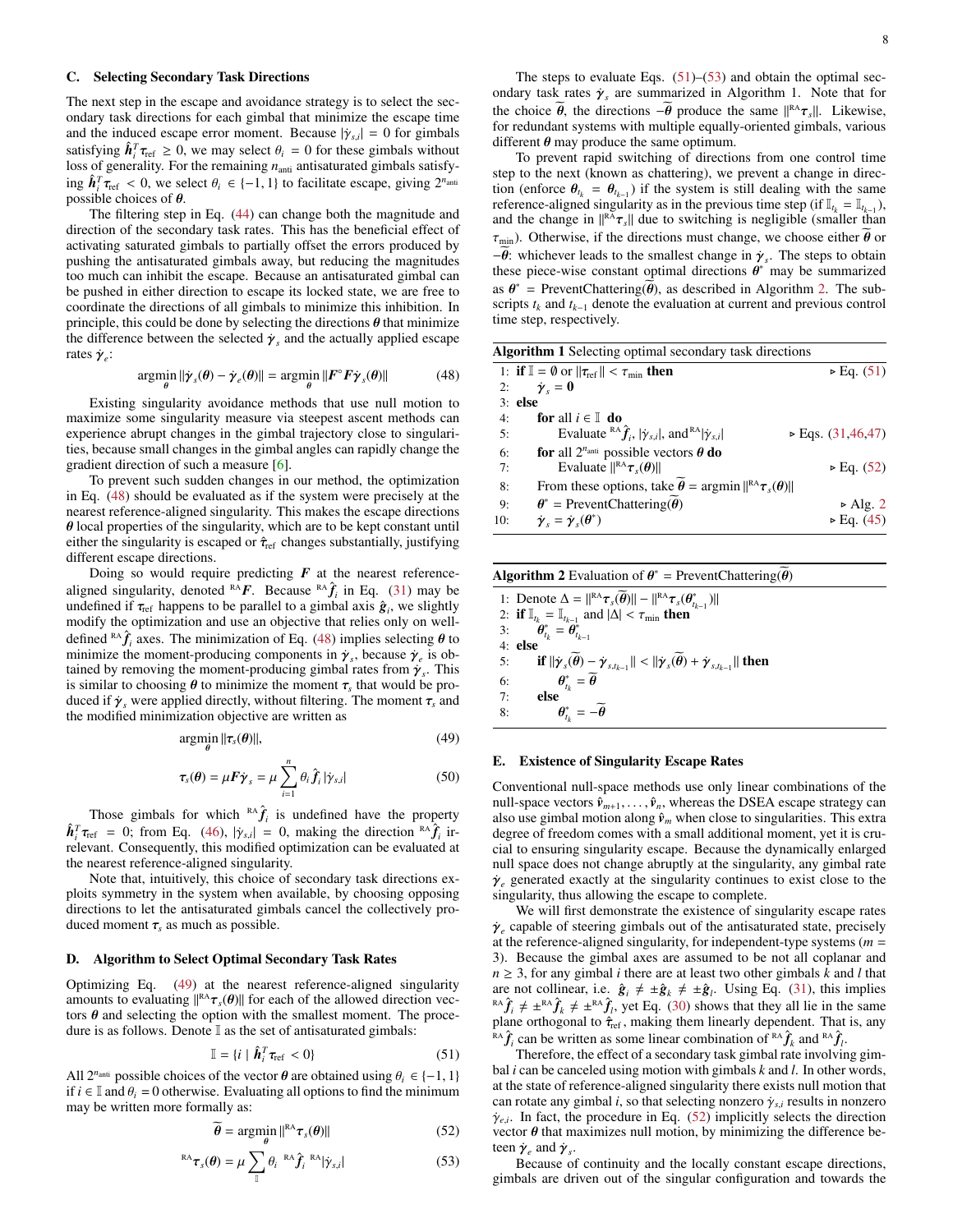reference until  $\sigma_m$  is no longer small: at this point the singularity is escaped and the pseudoinverse component  $\gamma_p$  in Eq. [\(42\)](#page-7-6) takes over.<br>For collinear gimbal configurations for planar applications (*m* 

For collinear gimbal configurations for planar applications (*m* = 2), a reference-aligned singularity implies that all  $\hat{f}_i$  are collinear and orthogonal to  $\hat{\tau}_{ref}$ . Since  $n \geq 2$ , for any gimbal *i* there is another gimbal *k* that can cancel its moment exactly, meaning that null motion exists exactly at the reference-aligned singularity. Escape rates continue to exist beyond the singularity, following the same argument as previously stated.

# VI. Controller Evaluation

# <span id="page-9-0"></span>A. Simulation Properties

The simulation model comprises a satellite equipped with  $n = 4$ SGCMGs positioned in a pyramid configuration with skew angle  $\beta$ , as shown in Fig. [3.](#page-7-1) The gimbal axes and the angular momentum axes for  $\gamma_i = 0$  are given by

$$
G = \begin{bmatrix} \sin \beta & 0 & -\sin \beta & 0 \\ 0 & \sin \beta & 0 & -\sin \beta \\ \cos \beta & \cos \beta & \cos \beta & \cos \beta \end{bmatrix}
$$
 (54)

$$
H(0) = \begin{bmatrix} 0 & -1 & 0 & 1 \\ 1 & 0 & -1 & 0 \\ 0 & 0 & 0 & 0 \end{bmatrix}
$$
 (55)

The transverse axes for  $\gamma_i = 0$  follow using  $\hat{f}_i(0) = \hat{g}_i \times \hat{h}_i(0)$  and axes orientations for arbitrary  $\gamma_i$  are obtained using Eq. (1). The the axes orientations for arbitrary  $\gamma_i$  are obtained using Eq. [\(1\)](#page-2-2). The satellite model parameters are listed in Table [2.](#page-9-1) The values are based on  $[18]$ , but the inertia parameters are decreased by two orders of magnitude, reflecting more recent developments of smaller satellites. Note that because the controller requires only  $n \ge m$  with non-coplanar gimbal axes, it is still applicable if one gyroscope fails, as long as control parameters are adapted accordingly.

With  $n = 4$  and  $m = 3$ , the satellite nominally produces moments in any direction (primary task), and the avoidance strategy nominally operates using only null-motion component  $\hat{v}_4$  (secondary task). Near a singularity, the primary task output reduces to a plane, where any moment is produced using motion in the  $\hat{v}_1$  and  $\hat{v}_2$  directions, while the secondary task uses  $\hat{v}_3$  and  $\hat{v}_4$  to provide singularity escape, with a small moment in the  $\hat{u}_3$  direction.

#### Table 2. Model parameters

<span id="page-9-1"></span>

| Symbol                         | Value            | Units                    | Symbol          | Value     | Units        |
|--------------------------------|------------------|--------------------------|-----------------|-----------|--------------|
| $\boldsymbol{n}$               | 4                |                          | $\mu$           | 10        | $Nm \cdot s$ |
| $\boldsymbol{m}$               | 3                | $\overline{\phantom{0}}$ | $\Omega_c$      | 500       | rad/s        |
| β                              | $\cos^{-1} 0.6$  | rad                      | $k_{\dot{\nu}}$ | 40        | $s^{-1}$     |
| $J_{Wh}$                       | 0.02             | $kg \cdot m^2$           | $k_{\Omega}$    | $10^{-5}$ | $s^{-1}$     |
| $J_{Tf}$ ; $J_{Tg}$ ; $J_{Th}$ | 0.01; 0.01; 0.02 | $kg \cdot m^2$           | $k_p$           |           | $s^{-2}$     |
| $J_{Bx};J_{By};J_{Bz}$         | 214; 201; 50     | $kg \cdot m^2$           | $k_{v}$         | 3         | $s^{-1}$     |

The gimbal steering law is evaluated at a frequency of  $v = 100$  Hz. At each time step, the gimbal rate command  $\dot{\gamma}_c$  is obtained using the steering law in Eq. (38) for which the secondary rates  $\dot{\gamma}$  are ob-steering law in Eq. [\(38\)](#page-6-2), for which the secondary rates  $\dot{\gamma}_s$  are obtained using Algorithms 1 and 2. The necessary gimbal accelerations tained using Algorithms [1](#page-8-6) and [2.](#page-8-4) The necessary gimbal accelerations given by Eq. [\(16\)](#page-3-7) can be obtained using the gimbal and flywheel motor torques [\[10,](#page-13-9) [22\]](#page-13-21)

$$
M_g = k_y \left( \dot{\gamma}_c - \dot{\gamma} \right) J_{Tg} + J_{Tg} G^T \dot{\omega}_c - M_\gamma \tag{56}
$$

$$
\boldsymbol{M}_{h} = k_{\Omega} \left( \boldsymbol{\Omega}_{c} - \boldsymbol{\Omega} \right) \boldsymbol{J}_{Wh} + \boldsymbol{J}_{Wh} \boldsymbol{H}^{T} \dot{\boldsymbol{\omega}}_{c} - \boldsymbol{M}_{\Omega}, \tag{57}
$$

where  $\Omega_c$  is the constant vector of commanded flywheel rates ( $\Omega_c$  for each flywheel), the control gains  $k<sub>y</sub>$  and  $k<sub>Ω</sub>$  specify the motor torques

for deviations from the commanded motor speeds, and  $\dot{\omega}_c$  is the instantaneous satellite body angular acceleration obtained from (11) given taneous satellite body angular acceleration obtained from [\(11\)](#page-3-4) given the imposed gimbal and flywheel accelerations:

<span id="page-9-3"></span>
$$
\dot{\omega}_c = J_S^{-1} \left( M_{ext} - M_\omega - \omega \times (J_S \omega) \right)
$$

$$
- k_y J_{Ts} J_S^{-1} G \left( \dot{\gamma}_c - \dot{\gamma} \right)
$$

$$
- k_\Omega J_{Wh} J_S^{-1} H \left( \Omega_c - \Omega \right) \tag{58}
$$

The gimbal speed controller in Eqs. [\(56-](#page-9-2)[58\)](#page-9-3) runs in continuous time. Although various simplifications were introduced in Section [C](#page-3-8) for the purpose of controller design, the full dynamical model of Eq. [\(6\)](#page-3-3) is used in these simulations. Modified Rodrigues Parameters (denoted  $\rho$ ) and their shadow counterparts [\[10\]](#page-13-9) are used for the satellite kinematics. The equations of motion are integrated using a Runge-Kutta 4 algorithm with a fixed 1 ms time step.

For all simulations, the gimbals are initially at rest  $[\dot{\gamma}(t_0) = 0]$  and the satellite orientation is initially zero  $[\rho(t_0) = \mathbf{0}]$ . The initial angular velocity of the satellite is such that given the initial gimbal angles, the overall momentum in the system equals 0, giving

$$
\omega(t_0) = -\mu \boldsymbol{J}_S^{-1}(t_0) \boldsymbol{H}(t_0) \Omega(t_0)
$$
\n(59)

In the following simulations, moments are presented in terms of the internal moment  $M_{\text{int}}$ , rather than  $\tau$ . The difference is given in Eq. [\(15\)](#page-3-9), but because of the comparatively low rotation rate of the satellite (up to 10 deg/s) it follows that  $\tau_{ref} \approx M_{\text{int,ref}}$ . This is not a requirement for using this control law, but it simplifies interpretation of the graphs.

# B. Control Parameter Selection

The DSEA steering law parameters are given in Table [3,](#page-10-0) with  $\tau_{\text{min}}$ ,  $\tau_{\text{max}}$ ,  $d_0$  and  $\zeta$  selected as discussed in Section [V.](#page-7-0) One can choose  $\sigma_{\text{min}}$ to limit the gimbal rates, by specifying an upper bound on the magnitude of the pseudoinverse component of the steering law. The highest pseudoinverse gimbal rates  $\dot{\gamma}_p$  [Eq. [\(43\)](#page-7-7)] occur when  $\tau_{ref} = \tau_{max}\hat{u}_m$ .<br>Denoting  $\dot{\gamma}_{max}$  as the maximally allowed value of  $||\dot{\gamma}||$  we can use Eq. Denoting  $\dot{\gamma}_{\text{max}}$  as the maximally allowed value of  $||\dot{\gamma}_p||$ , we can use Eq. (21) to obtain  $\sigma_{\text{min}} = \tau_{\text{max}}/(U\dot{\gamma}_{\text{max}})$ . This conservatively limits the nseu-[\(21\)](#page-4-5) to obtain  $\sigma_{\min} = \tau_{\max}/(\mu \dot{\gamma}_{\max})$ . This conservatively limits the pseudoinverse component per gimbal because  $|\dot{\gamma}_{p,i}| \leq ||\dot{\gamma}_p|| \leq \dot{\gamma}_{\text{max}}$ . After testing this initial choice of  $\sigma_{\text{min}}$ , a higher value may be used to further testing this initial choice of  $\sigma_{min}$ , a higher value may be used to further limit the gimbal rates if necessary and vice versa. The escape strategy limit the gimbal rates if necessary, and vice versa. The escape strategy may result in an additional gimbal rate of up to  $d_0$  such that, in principle, each gimbal rate is limited by  $|\dot{\gamma}_i| \leq \dot{\gamma}_{\text{max}} + d_0$ , although the gimbal rates are generally much lower rates are generally much lower.

The parameter  $\sigma_{\text{acp}}$  used in the tracking index  $\delta_{\text{track}}$  in Eq. [\(25\)](#page-4-3) is selected as  $\sigma_{\text{acp}} > \sigma_{\text{min}}$  in order to anticipate singularities early on, before any damping is applied. This allows the secondary task to begin operating with null motion even while far from singularities, avoiding some internal singularities.

# C. o-DSR control

To enable easy comparison with the o-DSR controller proposed by Wie [\[1\]](#page-13-0), all simulations are repeated with the gimbal steering law of Eq. [\(38\)](#page-6-2) replaced by

$$
\dot{\boldsymbol{\gamma}}_c^{\text{ODSR}} = \frac{1}{\mu} \boldsymbol{Q}^{-1} \boldsymbol{F}^T \left( \boldsymbol{F} \boldsymbol{Q}^{-1} \boldsymbol{F}^T + \boldsymbol{P}^{-1} \right)^{-1} \boldsymbol{\tau}_{\text{ref}}
$$
(60)

<span id="page-9-4"></span>
$$
\boldsymbol{P}^{-1} = \lambda \begin{bmatrix} 1 & \epsilon_3 & \epsilon_2 \\ \epsilon_3 & 1 & \epsilon_1 \\ \epsilon_2 & \epsilon_1 & 1 \end{bmatrix}, \quad \boldsymbol{Q}^{-1} = \begin{bmatrix} W_1 & \lambda & \lambda & \lambda \\ \lambda & W_2 & \lambda & \lambda \\ \lambda & \lambda & W_3 & \lambda \\ \lambda & \lambda & \lambda & W_4 \end{bmatrix} \tag{61}
$$

$$
\lambda = \lambda_1 \exp(-\lambda_2 \det(\mathbf{F}\mathbf{F}^T))
$$
 (62)

$$
\epsilon_j = \epsilon_0 \sin(\phi_0 t + \phi_j) \tag{63}
$$

<span id="page-9-2"></span>with the control parameters listed in Table [3.](#page-10-0) The parameters *W<sup>i</sup>* can be used to adjust the amount of damping applied to each gimbal *i*. As discussed in [\[24\]](#page-13-23), preceding [\[1\]](#page-13-0), these values are selected by trial and error for each maneuver. Because the required damping for each gimbal varies with its orientation with respect to the reference signal (see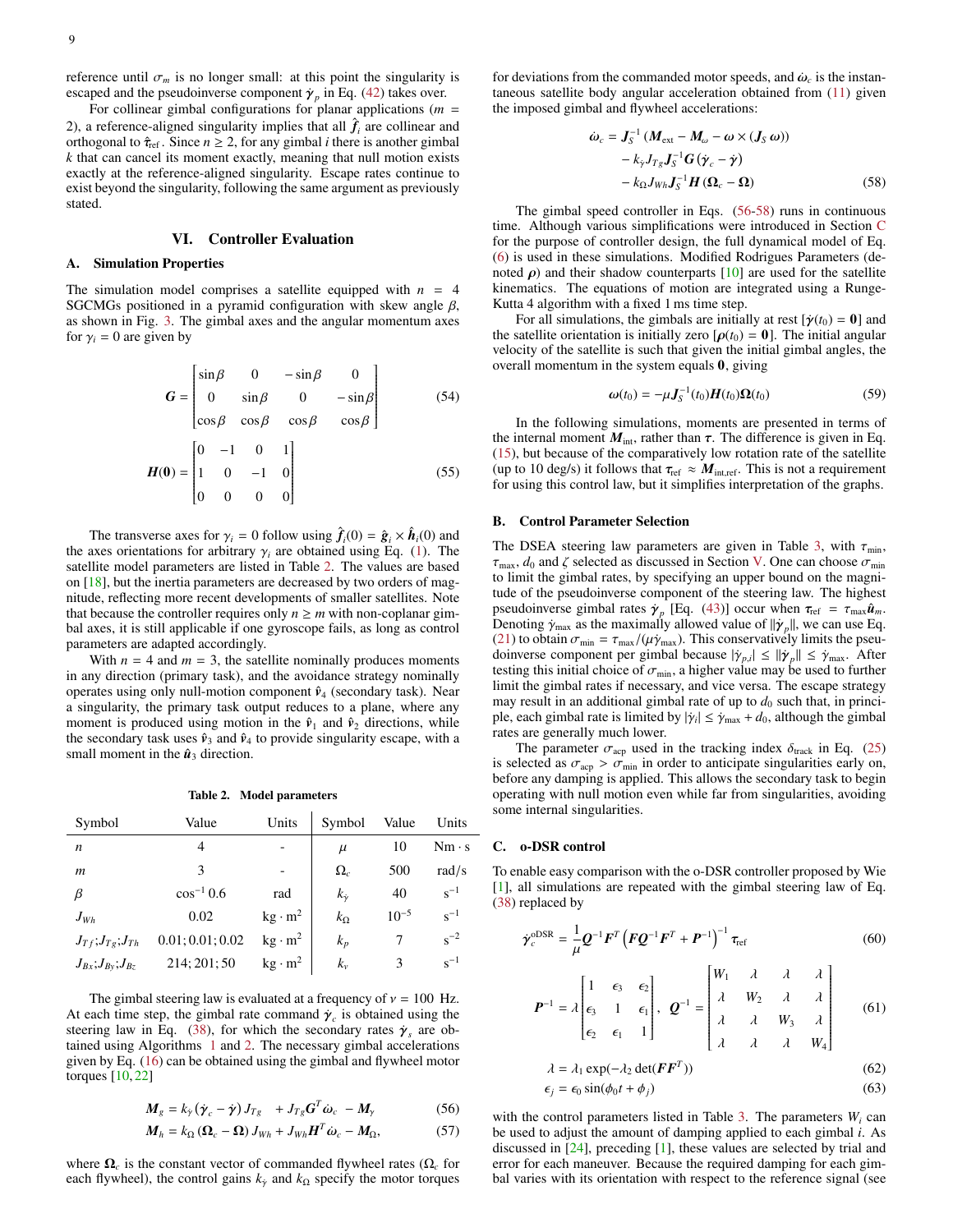Section [E\)](#page-5-6), selecting suitable  $W_i$  values depends on both the maneuver direction and the gimbal angles before starting a maneuver. This makes the o-DSR method difficult to use in general, except for maneuvers known in advance, which are tuned and tested to ensure feasibility.

To analyze the effect of the offdiagonal elements  $\epsilon_i$  and  $\lambda$ , first denote the pseudoinverse component  $\dot{\gamma}_p^{\text{obsR}}$  as in Eq. [\(60\)](#page-9-4), but use  $P^{-1} = M$  and  $Q^{-1} = \text{diag}(W_1 W_2 W_3 W_4 W_5)$ . The remainder  $\dot{\gamma}_p^{\text{obsR}}$  $P^{-1} = \lambda I_3$  and  $Q^{-1} = \text{diag}\{W_1, W_2, W_3, W_4\}$ . The remainder  $\dot{\gamma}_e^{\text{ODSR}} = \dot{\gamma}^{\text{ODSR}}$  are the gimbal rate variations that enforce singularity  $\dot{\gamma}_{c}^{\text{ODSR}} - \dot{\gamma}_{p}^{\text{ODSR}}$  are the gimbal rate variations that enforce singularity<br>escape which may be used for comparison with the  $\dot{\gamma}_{c}$  component of escape, which may be used for comparison with the  $\dot{\gamma}_e$  component of the DSEA steering law. Simulations show that  $\dot{\gamma}^{\text{obs}R}$  is sinusoidal in the DSEA steering law. Simulations show that  $\dot{\gamma}_e^{oDSR}$  is sinusoidal in nature. If the sinual prior is not escaped within half of its period, the nature. If the singularity is not escaped within half of its period, the gimbals reverse and return to the singular configuration, considerably delaying escape. The o-DSR controller escape time can be decreased by increasing the offdiagonal elements or decreasing damping, at the cost of higher transient errors and oscillations in the moment output: a tradeoff discussed in [\[18\]](#page-13-17).

Table 3. DSEA and o-DSR control parameters

<span id="page-10-0"></span>

| <b>DSEA</b>         | Value | Units | o-DSR        | Value              | Units |
|---------------------|-------|-------|--------------|--------------------|-------|
| $\sigma_{\rm acp}$  | 0.75  |       | $\lambda_1$  | 0.01               |       |
| $\sigma_{\min}$     | 0.25  |       | $\lambda_2$  | 10                 |       |
| η                   | 10    |       | $\phi_0$     | $\pi/2$            | rad/s |
| $d_0$               | 3     | rad/s | $\phi_j$     | 0; $\pi/2$ ; $\pi$ | rad   |
| $\tau_{\rm min}$    | 0.001 | Nm    | $\epsilon_0$ | 0.01               |       |
| $\tau_{\text{max}}$ | 10    | Nm    |              |                    |       |
|                     | 0.5   |       |              |                    |       |
|                     |       |       |              |                    |       |

## D. Distinguishing Singularities

Figure [4](#page-10-1) demonstrates the DSEA controller response to the constant internal moment reference signal  $M_{\text{inter}} = [7.07 \ 7.07 \ 0]^T$  Nm when the system starts in the zero-momentum configuration of Fig. [3a](#page-7-1). After accelerating the gimbals towards the commanded rates, the reference is tracked accurately (see Fig. [4a](#page-10-1)). A singularity is encountered at  $t = 1.6$  s, as indicated by the manipulability measure  $\delta_{\text{man}}$  approaching zero (Fig. [4b](#page-10-1)). However, because the tracking index is high ( $\delta_{\text{track}} = 1$ ), the controller continues to track the reference without relying on the escape and avoidance strategy or perturbations.

Beyond  $t = 3$  s, the system begins to approach another singularity. While  $\delta_{\text{man}}$  is still near its peak value,  $\delta_{\text{track}}$  is already approaching 0, anticipating a reference-aligned singularity. As indicated by  $\delta_{\text{pot}} = 0$ , this is a saturation singularity in the reference direction. Because there is no escape possible outwards from the external singular surface, the pseudoinverse solution is damped and the escape strategy is inactive in order to avoid inducing perturbations.



Figure 4. Identification of singularity properties allows continued tracking without explicitly inducing errors near reference-unaligned singularities.

#### E. Singularity Escape Performance for DSEA

The simulation in Fig. [5a](#page-11-0)–f demonstrates DSEA performance for the constant reference signal  $M_{\text{int,ref}} = [10 \ 0 \ 0]^T \text{Nm}$  when the system starts in the zero-momentum configuration of Fig. [3a](#page-7-1). After tracking the reference moment for approximately one second, the system approaches the well-known singularity with  $\gamma_1 = -\frac{\pi}{2}$ ,  $\gamma_2 = 0$ ,  $\gamma_3 = \frac{\pi}{2}$ ,  $\gamma_4 = 0$  pictured in Fig. 3b. Because gimbal 2 is antisaturated with  $\gamma_4 = 0$ , pictured in Fig. [3b](#page-7-1). Because gimbal 2 is antisaturated with respect to the reference, its gimbal potential is high and a nonzero secondary task rate  $\dot{\gamma}_{s,2}$  is selected (see Fig. [5d](#page-11-0)), for which the magnitude increases as the singularity approaches.

Although the secondary task activates some null motion before  $t = 1$  s, this is initially insufficient to avoid the singularity. As the singularity is approached further, the secondary task becomes able to steer gimbal 2 as desired in order to escape the singularity. As shown in Figs. [5c](#page-11-0) and [5f](#page-11-0), this causes gimbal 4 to move in order to partially cancel the induced moment. This is accomplished using motion in the  $-\hat{v}_m$  direction during  $t = 1-1.5$  s and in the  $\hat{v}_m$  direction during  $t = 1.5-$ 2 s (see Fig. [5e](#page-11-0)), thus producing small moments in the  $-\hat{u}_m$  and  $\hat{u}_m$ directions, respectively.

Because of the well-damped pseudoinverse and the consistent output of the secondary task, the escape is accomplished quickly, with limited peak gimbal rates and without any oscillations. Finally, the controller continues tracking the reference until saturation is reached: at this point the output is fully damped.

# F. Singularity Escape Performance for o-DSR

Fig. [5g](#page-11-0)–i shows the results for the same simulation with the o-DSR controller. The weights  $W_i$  are tuned to increase damping of gimbal 1 [\[1\]](#page-13-0), by choosing  $W_1 = 10^{-3}$  and  $W_2 = W_3 = W_4 = 0.1$ . This causes vimbals 1 and 3 to attain different rates preventing gimbals 2 and 4 gimbals 1 and 3 to attain different rates, preventing gimbals 2 and 4 from locking up, thus skewing the singularity for this particular maneuver. After briefly tracking the reference moment, gimbals 2 and 4 suddenly reverse at  $t = 0.4$  s, inducing high gimbal rates and oscillations in the output moment, after which moment tracking resumes until the singularity at  $t = 1$  s. It is escaped after one second, and moment tracking continues until reaching the saturation singularity at  $t = 4$  s. Though no escape is is possible, the gimbals continue to be perturbed, leading to small but persistent oscillatory moment errors. This is not shown in [\[1\]](#page-13-0), where the results after  $t = 4$  s are truncated.

The gimbal rate oscillations in the o-DSR simulation in Fig. [5g](#page-11-0)–i (and Fig. [6g](#page-12-0)–i) are likely due to insufficient damping of the pseudoinverse combined with the nonzero inertia of the gimbal assemblies, the finite controller sampling rate, and the actual gimbal rates  $\dot{\gamma}$  slightly lagging the commanded rates  $\gamma_c$  due to [\(16\)](#page-3-7). Although these phenomena are ignored in some literature by assuming that gimbal dynamics are negligible, the oscillations may have a considerable impact on performance and durability. This type of oscillation does not occur in the DSEA controller because damping is not sacrificed to expedite singularity escape.

Damping in the o-DSR controller is further limited because the proximity to a singularity around  $t = 0.4$  s goes almost unnoticed  $(\delta_{\text{man}} > 0.6)$ , with the manipulability returning to its initial value around  $t = 0.8$  s (see Fig. [5h](#page-11-0)). By comparison, the tracking index distinguishes the situation at  $t = 0.4$ —0.8 s from the one at  $t = 0$  s, thus identifying the tracking problem.

It is also worth noting that using the same *W<sup>i</sup>* parameters for a yaxis maneuver ( $M_{\text{int,ref}} = [0 \ 10 \ 0]^T \text{Nm}$ ) causes the o-DSR controller to remain stuck in a singularity for over 6 seconds, highlighting the sensitivity to the tuning parameters. By contrast, DSEA control performance is identical for a y-axis maneuver, because the secondary task rates are automatically adjusted to the changing reference signal and gimbal angles.

# <span id="page-10-1"></span>G. Singularity Avoidance Performance

The simulation in Fig. [6a](#page-12-0)–f demonstrates the DSEA control performance for the constant reference signal  $M_{\text{interf}} = [-10 \ 0 \ 0]^T$  Nm when the system starts in the external singularity depicted in Fig. [3c](#page-7-1), where  $\gamma_1(t_0) = -\frac{\pi}{2}$ ,  $\gamma_2(t_0) = \pi$ ,  $\gamma_3(t_0) = \frac{\pi}{2}$ , and  $\gamma_4(t_0) = 0$  rad, as reached at the end of the previous simulation. The angular accelerareached at the end of the previous simulation. The angular acceleration and deceleration in these simulations highlight typical elements of a satellite maneuver. The system begins in a reference-aligned singularity ( $\delta_{\text{track}} = 0$  and  $\delta_{\text{man}} = 0$ ), but the nonzero potential ( $\delta_{\text{pot}} > 0$ ) indicates that escape in the reference direction is possible. All gimbals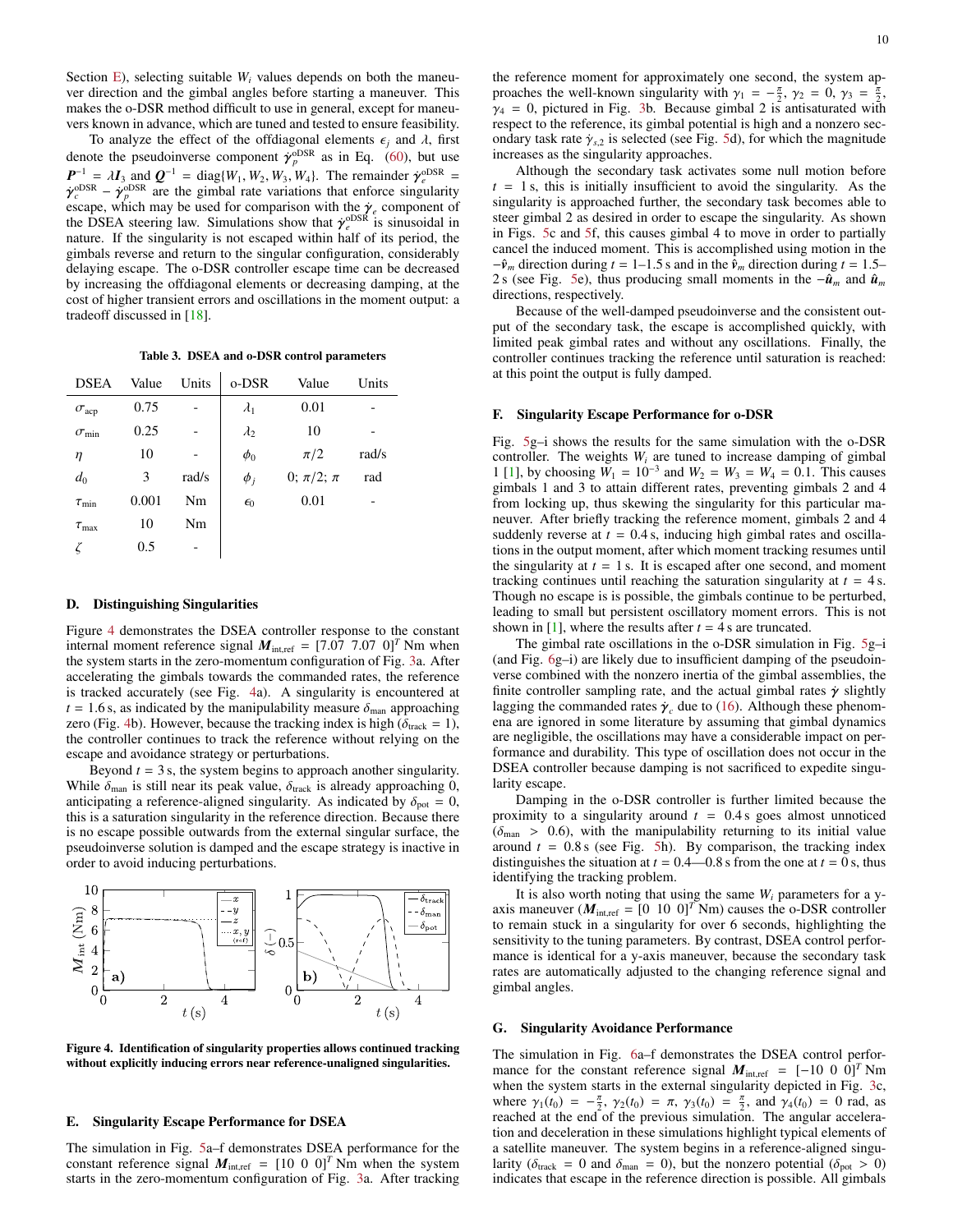

Figure 5. Early singularity anticipation and constant escape directions provide singularity escape with lower peak gimbal rates and without oscillations.

are initially  $\pi$  rad away from saturation in the reference direction, so that  $|\dot{\gamma}_{s,i}| > 0$  (see Fig. [6d](#page-12-0)).<br>
Null motion is unsuitable.

Null motion is unsuitable for escaping this saturation singularity, so Algorithm [1](#page-8-6) selects the directions  $\theta_2 = \theta_4 = 1$  and  $\theta_1 = \theta_3 = -1$  to steer all gimbals symmetrically away from the antialigned state, achieving motion in the positive  $\hat{v}_m$  direction. The singularity is escaped and the error is reduced, because the escape moment  $\mu \sigma_3 \hat{\mathbf{i}}_3 \hat{\mathbf{v}}_3^T \dot{\mathbf{y}}_s$  is in the direction  $\hat{\mathbf{i}}_2 = \hat{\mathbf{z}}_{-s}$ . The initial overshoot of the reference moment in direction  $\hat{\mathbf{u}}_3 = \hat{\tau}_{ref}$ . The initial overshoot of the reference moment in Figs. [6a](#page-12-0) and [6g](#page-12-0) is attributable to the slight lag of  $\dot{\gamma}$  relative to the commanded rates  $\dot{\gamma}_c$ .<br>After escaping the

After escaping the singularity at  $t = 0$  s, the satellite tracks the reference until it approaches an internal reference-aligned singularity around  $t = 3$  s (the tracking index  $\delta_{\text{track}}$  becomes small), causing the escape strategy to activate. Still being quite far from the singularity, only the null-motion component  $\hat{v}_4$  motion is available. As shown in Figs. [6c](#page-12-0)–e, the directions  $\theta_1 = 1$  and  $\theta_3 = -1$  result in null motion that causes the pairs of opposite gimbals  $1&3$  and  $2&4$ , which are initially moving at the same rate, to attain different rates. This steers gimbals 1 and 3 away from their antisaturated states, ultimately avoiding the singularity at  $t = 4$  s. After transferring all angular momentum to the satellite body, a saturation singularity is reached, at which point all gimbals are damped and the escape strategy deactivates.

In contrast, the o-DSR controller in Figs. [6g](#page-12-0)–i requires <sup>0</sup>.2 s to initiate the escape from the initial singularity. The internal singularity at <sup>4</sup>.3 s is not detected until it is fully encountered, leading to high gimbal rates and moment errors to escape it. High oscillatory gimbal rates are observed as the system settles in the final saturation singularity.

In this case, the o-DSR controller uses  $W_i = 1$  for all gimbals. While tuning can improve performance at the internal singularity near  $t = 4$  s, we found that doing so considerably delays the initial external singularity escape, and vice versa. This is because different gimbals must be damped at both singularities encountered in this simulation.

## H. Performance of Attitude Control with Disturbance Rejection

This section demonstrates a pointing task while rejecting a small disturbance. As noted in the survey by Kurokawa [\[9\]](#page-13-8), few papers have addressed this problem in detail. For simplicity, we use the reference moment generator [\[10\]](#page-13-9) given by

$$
\boldsymbol{M}_{\text{int,ref}} = \boldsymbol{J}_{B} \left( k_{p} \boldsymbol{\rho} + k_{v} \boldsymbol{\omega} \right) + \boldsymbol{M}_{\text{ext}} \tag{64}
$$

where  $\rho$  are the Modified Rodrigues Parameters representing the satellite body attitude,  $k_p$  and  $k_v$  are proportionality and damping constants,

<span id="page-11-0"></span>and *M*ext is a known disturbance.

The simulation in Fig. [7](#page-12-1) demonstrates station-keeping performance when the system is subject to a constant disturbance of  $M_{\text{ext}} =$  $[0.5 \ 0 \ 0]^T$  Nm: again starting in the zero-momentum configuration of Fig. [3a](#page-7-1). This amounts to steering the gimbals to continuously produce a moment in the direction  $[1 \ 0 \ 0]^T$ , with a small additional component to stabilize the satellite when necessary, as shown in Fig. [7a](#page-12-1). The error magnitude  $|\rho|$  in Figs. [7d](#page-12-1) and [7j](#page-12-1) represents the principal angle deviation from station keeping, in degrees. Note that the y axes use different scales.

The disturbance causes the system to eventually encounter the same singularity as in Fig. [3b](#page-7-1), though at a much slower rate. This gives the avoidance strategy more time to steer gimbal 2 away from its antisaturated state almost entirely using null-motion component *v*ˆ<sup>4</sup> (see Fig. [7e](#page-12-1)). Ultimately, some  $\hat{v}_3$  motion with a small moment error is needed to complete the escape just as the simulation of Fig. [5,](#page-11-0) but tracking is almost uninterrupted, leading to only a minor deviation in the satellite attitude.

Figures [7b](#page-12-1) and [7h](#page-12-1) demonstrate the effectiveness of the tracking index  $\delta_{\text{track}}$ , anticipating the singularity much sooner than the manipulability measure  $\delta_{\text{man}}$ . Because the o-DSR controller relies on  $\delta_{\text{man}}$ , its escape strategy is inactive until the singularity is fully encountered around *t* = 24 s, at which point tracking is severely hampered.

Because the reference moment is initially small, the intrinsic perturbations of the o-DSR method are too small to result in singularity escape. The reference moment magnitude ultimately grows along with the increasing attitude error until escape is accomplished. The associated attitude error of the o-DSR controller is more than 50 times as high as with the DSEA controller, and higher gimbal rates are necessary for the escape. Though  $W_i = 1$  is used here for all gimbals, we found that choosing other values does not substantially improve escape time because of the equally delayed singularity detection.

## VII. Conclusion and Discussion

The tracking index and gimbal potential represent new contributions to solving the singularity problem of single-gimbal control moment gyroscopes. These singularity measures distinguish singularities that prohibit moment tracking from those that do not, and they exploit the alignment of the reference moment and the singular direction to predict the gimbal configuration at the nearest singularity.

Based on these properties, a directional singularity escape and avoidance steering law has been designed that minimizes escape time and the moment tracking error, with limited peak gimbal rates, using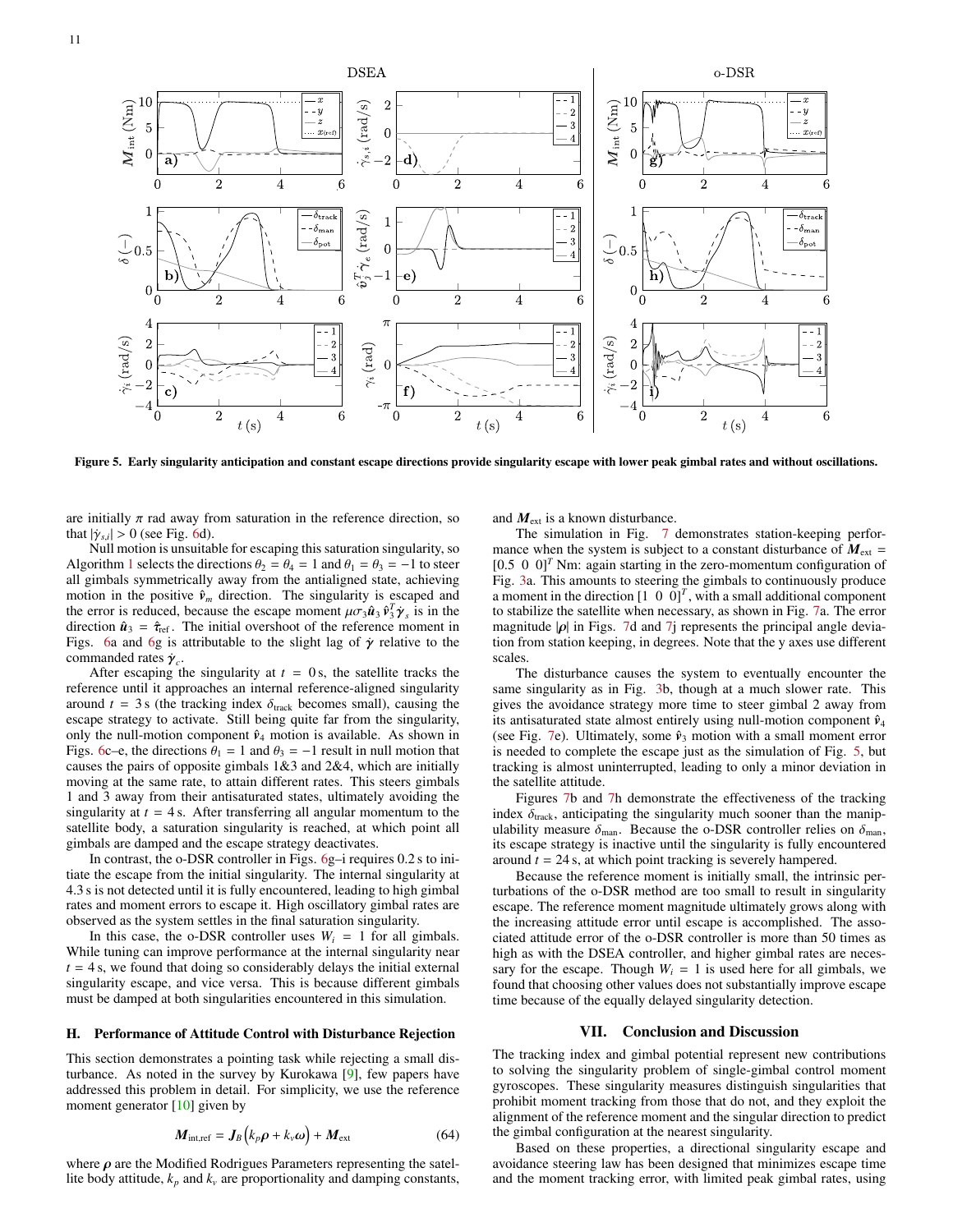

<span id="page-12-0"></span>Figure 6. The secondary task symmetrically steers opposite gimbals apart to escape and avoid two singularities.



<span id="page-12-1"></span>Figure 7. Disturbance rejection during station keeping. The secondary task avoids the internal singularity almost entirely using null motion.